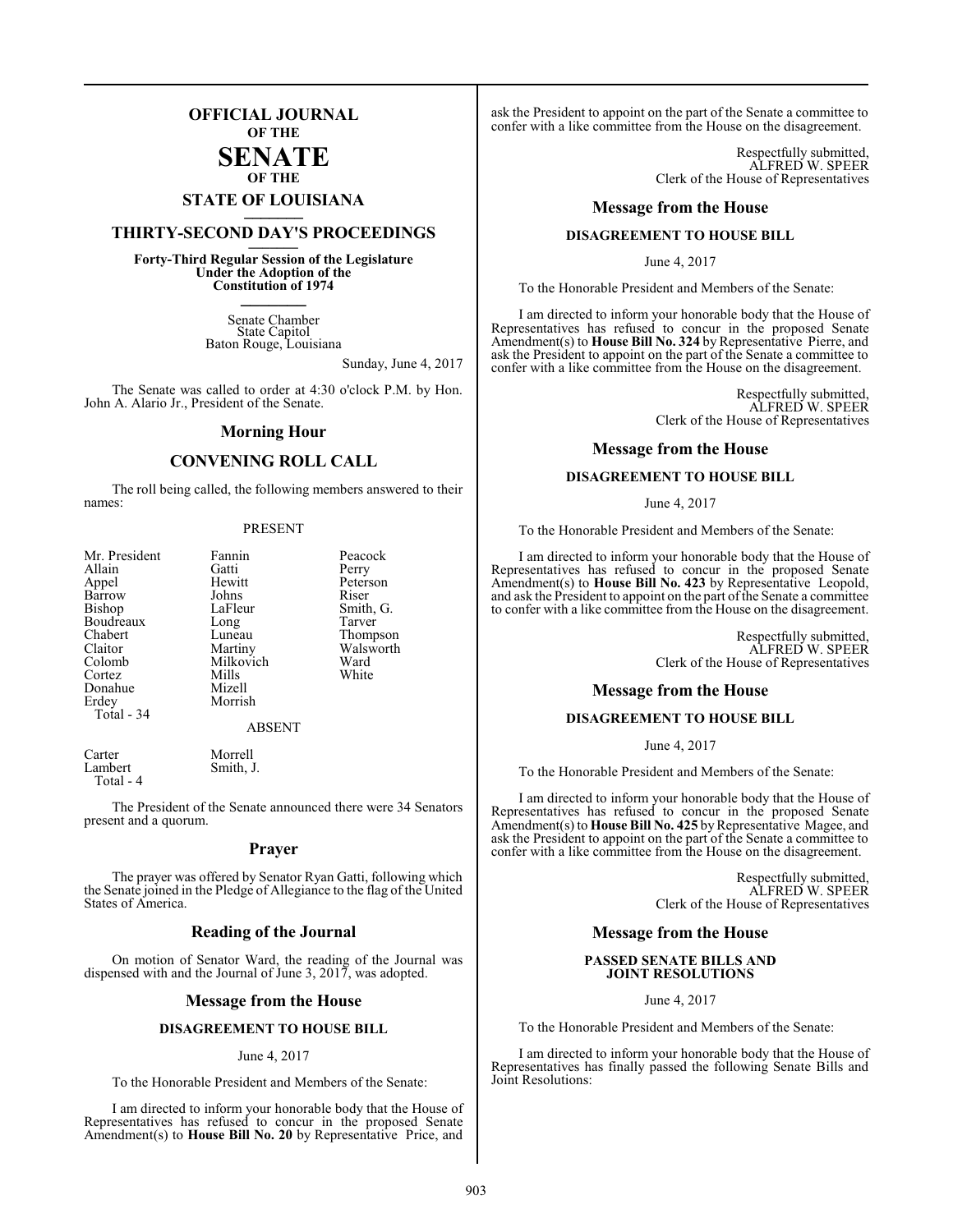# **Page 2 SENATE 32nd DAY'S PROCEEDINGS**

June 4, 2017

## **SENATE BILL NO. 3—**

BY SENATOR BOUDREAUX AN ACT

To amend and reenact R.S. 11:2091(B), relative to the board of trustees for the Registrar of Voters Employees' Retirement System; to provide for membership of the board of trustees; to provide for an effective date; and to provide for related matters.

Reported without amendments.

**SENATE BILL NO. 7—**<br>BY SENATORS PEACOCK, ALARIO, ALLAIN, APPEL, BARROW,<br>BISHOP, CHABERT, COLOMB, CORTEZ, DONAHUE, ERDÉY, FANNIN,<br>HEWITT, JOHNS, LAFLEUR, LAMBERT, LONG, MARTINY,<br>MILKOVICH, MILLS, MIZELL, MORRISH, RISER, GA

AN ACT

To amend and reenact R.S. 11:1316 and 1345.8, relative to members of the Louisiana State Police Retirement System killed in the line of duty by an intentional act of violence; to provide for the survivor benefits of these members; to provide for qualifications to receive such survivor benefits; to provide for benefit calculations; to provide for an effective date; and to provide for related matters.

Reported without amendments.

#### **SENATE BILL NO. 8—** BY SENATOR PEACOCK

AN ACT

To enact R.S. 11:143.1 and 888.1 and to repeal R.S. 11:896, 1119, and 2214.1, relative to enrollment in certain state and statewide retirement systems; to provide for the correction of enrollment errors, including the transfer of monies, service credit, and liabilities; to provide for the payment of costs of the transfer; to provide for an effective date; and to provide for related matters.

Reported without amendments.

#### **SENATE BILL NO. 83—**

BY SENATOR BARROW

AN ACT

To amend and reenact R.S. 33:4574.1.1(A)(6) and to repeal R.S. 47:338.217, relative to East Baton Rouge Parish; to provide relative to Visit Baton Rouge; to provide relative to occupancy taxes of hotel rooms, motel rooms, and overnight camping facilities levied by the commission; to authorize the commission to levy an additional occupancy tax of hotel rooms, motel rooms, and overnight camping facilities; to provide for the use of additional tax proceeds; to provide for an election; and to provide for related matters.

Reported without amendments.

#### **SENATE BILL NO. 115—** BY SENATOR APPEL

AN ACT

To enact R.S. 33:9097.30, relative to crime prevention and improvement districts; to create the University Neighborhood Security and Improvement District in Orleans Parish; to provide for the powers and duties of the district and its board of commissioners; to provide for a parcel fee; to provide with respect to termination of the district; and to provide for related matters.

Reported without amendments.

#### **SENATE BILL NO. 137—** BY SENATOR JOHNS

AN ACT

To enact R.S. 33:4699.1(E), relative to lakefront property within the city of Lake Charles; to authorize a referendum election on a proposition regarding certain lands owned by the city; and to provide for related matters.

Reported without amendments.

#### **SENATE BILL NO. 246—**

BY SENATOR MORRELL AN ACT

To amend and reenact R.S. 33:4082.1, relative to the New Orleans Sewerage and Water Board; to authorize the board to sell its services to neighboring parishes; and to provide for related matters.

Reported without amendments.

Respectfully submitted, ALFRED W. SPEER Clerk of the House of Representatives

#### **Introduction of Senate Resolutions**

**SENATE RESOLUTION NO. 182—** BY SENATORS ERDEY, LAMBERT AND WHITE

A RESOLUTION

To commend and congratulate the Lady Rockets softball team of Holden High School upon winning the 2017 Class B state championship.

The resolution was read by title and placed on the Calendar for a second reading.

#### **SENATE RESOLUTION NO. 183—**

BY SENATOR ALARIO

A RESOLUTION To commend Robert "Andre" Ardeneaux of the St. Tammany Parish Sheriff's Office on being the recipient of the 2017 Deputy of the Year Award presented by the Louisiana Sheriffs' Association.

The resolution was read by title and placed on the Calendar for a second reading.

# **SENATE RESOLUTION NO. 184—** BY SENATOR ALARIO

A RESOLUTION

To commend Deputy Bradford Allen Garafola Sr. of the East Baton Rouge Parish Sheriff's Office on being the recipient of the 2017 Deputy Valor Award presented by the Louisiana Sheriffs' Association posthumously.

The resolution was read by title and placed on the Calendar for a second reading.

#### **Senate Resolutions on Second Reading**

**SENATE RESOLUTION NO. 177—** BY SENATOR LAFLEUR

A RESOLUTION

To commend and congratulate the Louisiana State UniversityEunice Lady Bengals softball team upon winning the 2017 National Junior College Athletic Association Division II national championship.

On motion of Senator LaFleur the resolution was read by title and adopted.

**SENATE RESOLUTION NO. 178—** BY SENATOR BISHOP

A RESOLUTION

To urge and request the Louisiana Department of Health to facilitate the implementation of mobile integrated emergency response programs and nonemergency community paramedicine programs for the state of Louisiana and to create and administer a pilot program in a limited geographic area for this purpose.

On motion of Senator Bishop the resolution was read by title and adopted.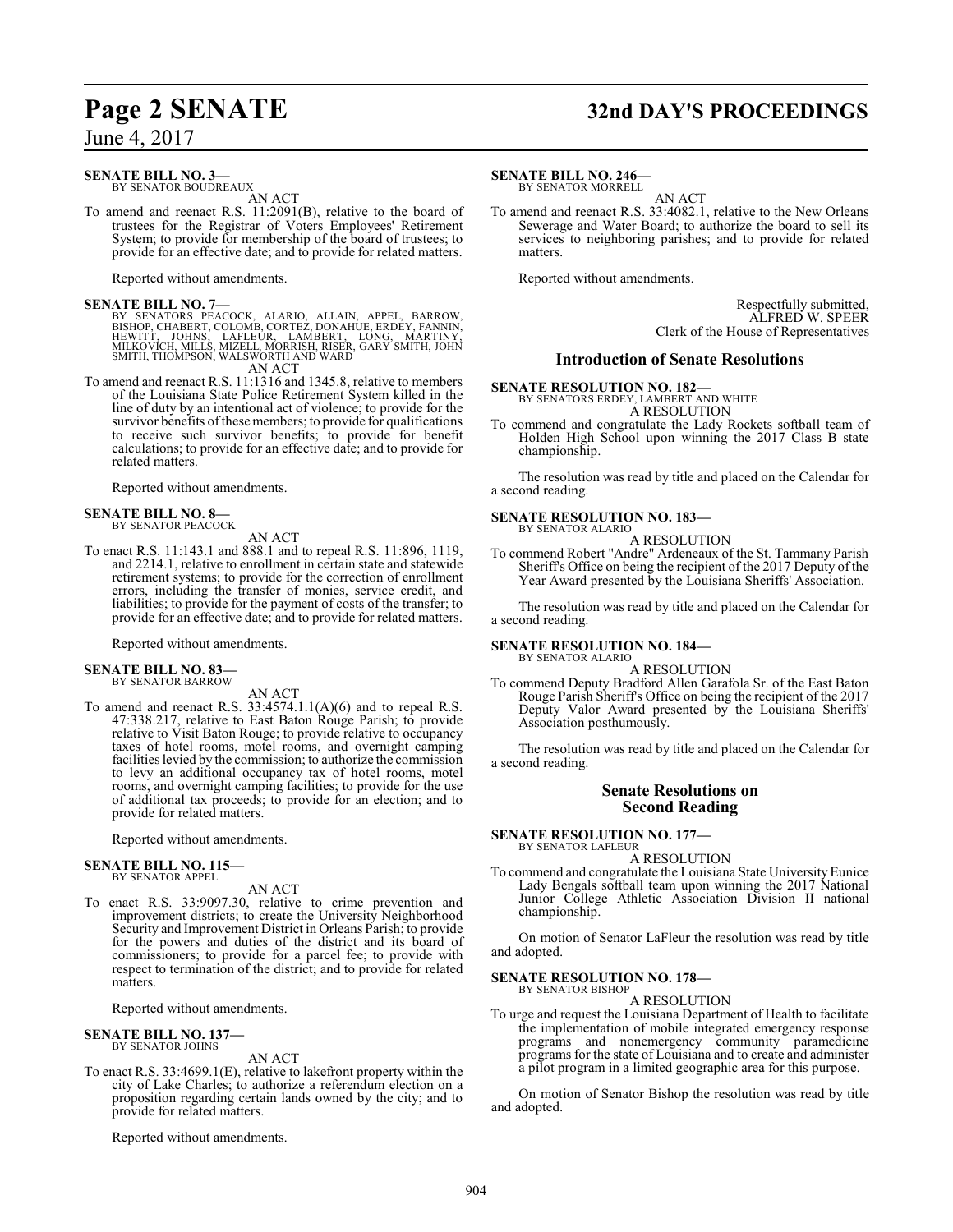# **32nd DAY'S PROCEEDINGS Page 3 SENATE**

#### **SENATE RESOLUTION NO. 179—** BY SENATOR MORRISH

A RESOLUTION

To urge and request the State Board of Elementary and Secondary Education to reconvene the Minimum Foundation Program (MFP) task force to determine the actual cost of providing public education in Louisiana and identify all potential funding mechanisms to enable school systems to meet this cost and to submit a written report of findings and recommendations to the Senate Committee on Education and the House Committee on Education not later than February 1, 2018.

On motion of Senator Morrish the resolution was read by title and adopted.

## **SENATE RESOLUTION NO. 180—** BY SENATOR MILLS

A RESOLUTION

To commend certain Louisiana nursing facilities on being bestowed the prestigious American Health Care Association National Quality Bronze Award.

On motion of Senator Mills the resolution was read by title and adopted.

#### **SENATE RESOLUTION NO. 181—** BY SENATOR GATTI

A RESOLUTION

To commend the city of Minden on its many accomplishments and for its efforts raising money for the St. Jude Children's Research Hospital.

On motion of Senator Gatti the resolution was read by title and adopted.

#### **Senate Concurrent Resolutions on Second Reading**

#### **SENATE CONCURRENT RESOLUTION NO. 120—** BY SENATOR BARROW

A CONCURRENT RESOLUTION To declare October 1, 2017, as "World Peace Day" in the state of Louisiana.

The concurrent resolution was read by title. Senator Barrow moved to adopt the Senate Concurrent Resolution.

## **ROLL CALL**

The roll was called with the following result:

#### YEAS

| Mr. President<br>Allain<br>Appel<br>Barrow<br>Bishop<br>Boudreaux<br>Chabert<br>Claitor<br>Colomb<br>Cortez<br>Donahue<br>Fannin<br>Total - 34 | Gatti<br>Hewitt<br>Johns<br>LaFleur<br>Lambert<br>Long<br>Luneau<br>Martiny<br>Milkovich<br>Mills<br>Mizell<br>Morrish<br><b>NAYS</b> | Peacock<br>Perry<br>Peterson<br>Riser<br>Smith, G.<br>Tarver<br>Thompson<br>Walsworth<br>Ward<br>White |
|------------------------------------------------------------------------------------------------------------------------------------------------|---------------------------------------------------------------------------------------------------------------------------------------|--------------------------------------------------------------------------------------------------------|
| Total - 0                                                                                                                                      |                                                                                                                                       |                                                                                                        |

#### ABSENT

Carter Morrell<br>Erdey Smith, Total - 4

Smith, J.

# June 4, 2017

The Chair declared the Senate adopted the Senate Concurrent Resolution and ordered it sent to the House.

#### **SENATE CONCURRENT RESOLUTION NO. 121—** BY SENATOR GATTI

A CONCURRENT RESOLUTION

To commend Rayne Dakota "Dak" Prescott on being named Rookie of the Year by the Associated Press and Pepsi.

The concurrent resolution was read by title. Senator Gatti moved to adopt the Senate Concurrent Resolution.

## **ROLL CALL**

The roll was called with the following result:

YEAS

Mr. President Fannin Mizell<br>Allain Gatti Morris Appel Hewitt Peacock Barrow Johns Perry<br>Bishop LaFleur Riser Boudreaux Lambert Smith,<br>
Chabert Long Tarver Chabert Long<br>Claitor Luneau Claitor Luneau Thompson<br>Colomb Martiny Walsworth Colomb Martiny Walsworth<br>
Cortez Milkovich Ward Donahue Total - 33

Total - 0

Gatti Morrish<br>
Hewitt Peacock LaFleur Riser<br>Lambert Smith, G. Milkovich Ward<br>
Mills White

NAYS

ABSENT

Carter Morrell Smith, J.<br>
Erdey Peterson Peterson Total - 5

The Chair declared the Senate adopted the Senate Concurrent Resolution and ordered it sent to the House.

## **Reports of Committees**

The following reports of committees were received and read:

#### **REPORT OF COMMITTEE ON**

## **JUDICIARY B**

Senator Gary L. Smith, Jr., Chairman on behalf of the Committee on Judiciary B, submitted the following report:

#### June 3, 2017

To the President and Members of the Senate:

I am directed by your Committee on Judiciary B to submit the following report:

**SENATE RESOLUTION NO. 136—**

BY SENATOR MILKOVICH A RESOLUTION

To memorialize the Congress of the United States to review federal laws, rules, regulations, and procedures to ensure that veterans and their family members have convenient access to military service and medical records.

Reported favorably.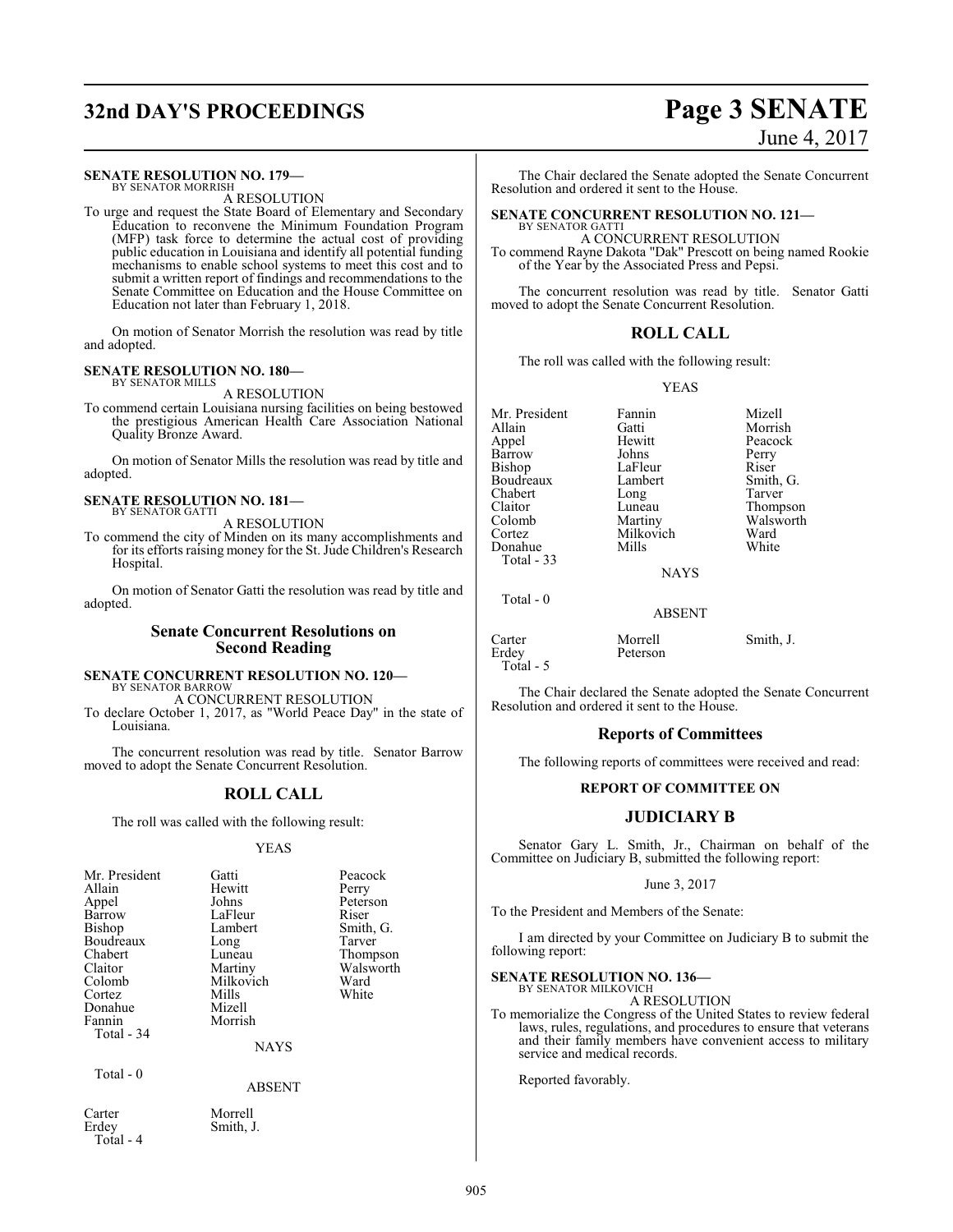# **Page 4 SENATE 32nd DAY'S PROCEEDINGS**

June 4, 2017

#### **HOUSE CONCURRENT RESOLUTION NO. 26—**

BY REPRESENTATIVE MORENO A CONCURRENT RESOLUTION

To direct the Louisiana State Police Crime Lab and the Louisiana attorney general to study and make recommendations on the implementation of and protocols for the effective use of a sexual assault collection kit tracking system in Louisiana, and to report their findings to the legislature no later than January 1, 2018.

Reported with amendments.

# **HOUSE CONCURRENT RESOLUTION NO. 64—** BY REPRESENTATIVE DWIGHT

A CONCURRENT RESOLUTION

To authorize and direct the Department of Public Safety and Corrections to work in conjunction with the Louisiana Sheriffs' Association to study methods of oversight and supervision for inmates participating in work release programs.

Reported with amendments.

# **HOUSE CONCURRENT RESOLUTION NO. 73—** BY REPRESENTATIVE ABRAHAM

A CONCURRENT RESOLUTION

To direct the Department of Public Safety and Corrections to study the potential impact of permitting judicial referral agency residential facilities to house offenders participating in, and to operate as, sheriff's work release programs, and to utilize these facilities as an alternative to other incarceration programs.

Reported with amendments.

# **HOUSE BILL NO. 116—** BY REPRESENTATIVE DWIGHT

AN ACT

To amend and reenact R.S. 46:1844(A)(2)(b) and (d), (M)(1) and (2), (O), and (R) and to enact R.S.  $46:1844(A)(2)(e)$ , relative to rights of crime victims; to provide relative to the registration of crime victims; to provide relative to the development of a system that allows for electronic registration and notification; to authorize a registered victim to submit a reentry statement recommending certain parole conditions for the inmate; to require the Crime Victims Services Bureau to provide the victim with information relative to the reentry statement; and to provide for related matters.

Reported favorably.

#### **HOUSE BILL NO. 205—**

BY REPRESENTATIVES BOUIE AND SMITH AN ACT

To amend and reenact R.S. 15:572.4(D), relative to pardons; to provide relative to the time periods in which persons serving a life sentence may apply for a pardon or commutation of sentence; to provide relative to the time periods prior to an imposition of a life sentence; and to provide for related matters.

Reported favorably.

#### **HOUSE BILL NO. 249—**

BY REPRESENTATIVES MAGEE, BAGNERIS, BOUIE, CARPENTER, GARY CARTER, COX, DWIGHT, GAINES, GISCLAIR, GLOVER, HALL,<br>JIMMY HARRIS, HUNTER, JACKSON, JAMES, JEFFERSON, JORDAN,<br>TERRY LANDRY, LEGER, LYONS, MARCELLE, MARINO, MORENO,<br>NORTON, REYNOLDS, AND SMITH

#### AN ACT

To amend and reenact R.S. 47:1676(B)(1) and Code of Criminal Procedure Articles 883.2(D), 884, 885.1(A), (C), and (D), 888, 894.4, 895.1(A)(1) and (2)(a) and (E), and 895.5(C) and to enact Code of Criminal Procedure Article 875.1, relative to the financial obligations for criminal offenders; to provide relative to the payment of fines, fees, costs, restitution, and other monetary obligations related to an offender's conviction; to require the court to determine the offender's ability to pay the financial obligations imposed; to authorize the court to waive, modify, or create a payment plan for the offender's financial obligations; to provide relative to the recovery of uncollected

monetary obligations at the end of a probation period; to provide for legislative intent; to provide relative to the disbursement of collected payments; to authorize the court to impose certain conditions in lieu of payment in certain situations; to provide relative to the penalties imposed when an offender fails to make certain payments or fails to appear for a hearing relative to missed payments; to require notice to an offender upon his failure to make certain payments; to provide for an effective date; and to provide for related matters.

Reported with amendments.

#### **HOUSE BILL NO. 489—**

BY REPRESENTATIVE LEGER

AN ACT To enact R.S. 15:827.2 and 827.3, relative to the reinvestment of savings realized from criminal justice reforms; to require the Department of Public Safety and Corrections to collect and make available certain information and data relative to the prison and community supervision population; to authorize the Department of Public Safety and Corrections to promulgate rules and regulations; to provide guidelines on the type of information and data to be collected; to provide relative to the calculation of savings realized by the Department of Public Safety and Corrections; to require the reinvestment of a portion of the savings realized; and to provide for related matters.

Reported favorably.

**HOUSE BILL NO. 506—** BY REPRESENTATIVES JEFFERSON AND JACKSON AN ACT

To amend and reenact Children's Code Articles 414(A), 728(2), 736.1, 737(A)(4), 738(B) and (C), 742(B), 917, 918, 919, 920(A) and (B), 921, 922, and 923(E), R.S. 15:593 and 614(B), and R.S. 44:4.1(B)(39), to enact Children's Code Articles 737(D), 740(A)(6), 782(A)(7), Chapter 15-A of Title VII of the Children's Code, to be comprised of Articles 792 and 793, and Children's Code Articles 901(G), 924, 925, and 926, to repeal Children's Code Articles 738(D) and 923, and to provide comments to Children's Code Articles 733, 733.1, 735, 736, and 758, relative to juvenile records and proceedings; to provide for the disclosure of juvenile records for sentencing purposes; to provide comments; to provide for the confidentiality of records; to provide for the records relating to placement when a child is taken into custody; to provide guidelines to the court in a juvenile disposition proceeding; to provide relative to the expungement and sealing of court and agency records; to provide for the waiver of costs and fees; to provide forms; to provide for the removal of records from the state police database; to provide citations in the Public Records Law to certain exceptions; to provide for effectiveness; and to provide for related matters.

Reported with amendments.

**HOUSE BILL NO. 519—** BY REPRESENTATIVES EMERSON AND JAMES AN ACT

To amend and reenact Chapter 1-C of Title 37 of the Louisiana Revised Statutes of 1950, comprised of R.S. 37:31 through 36, relative to provisional licenses issued to ex-offenders through the "Provisional Licenses for Ex-Offenders Act"; to delete the term "provisional" from the entirety of the Act to create the "Licenses for Ex-Offenders Act"; to modify with respect to requirements applicable to the issuance of licenses to exoffenders; to provide with respect to terms for licenses and reporting requirements of ex-offenders, entities issuing licenses, and certain departments and divisions; and to provide for related matters.

Reported favorably.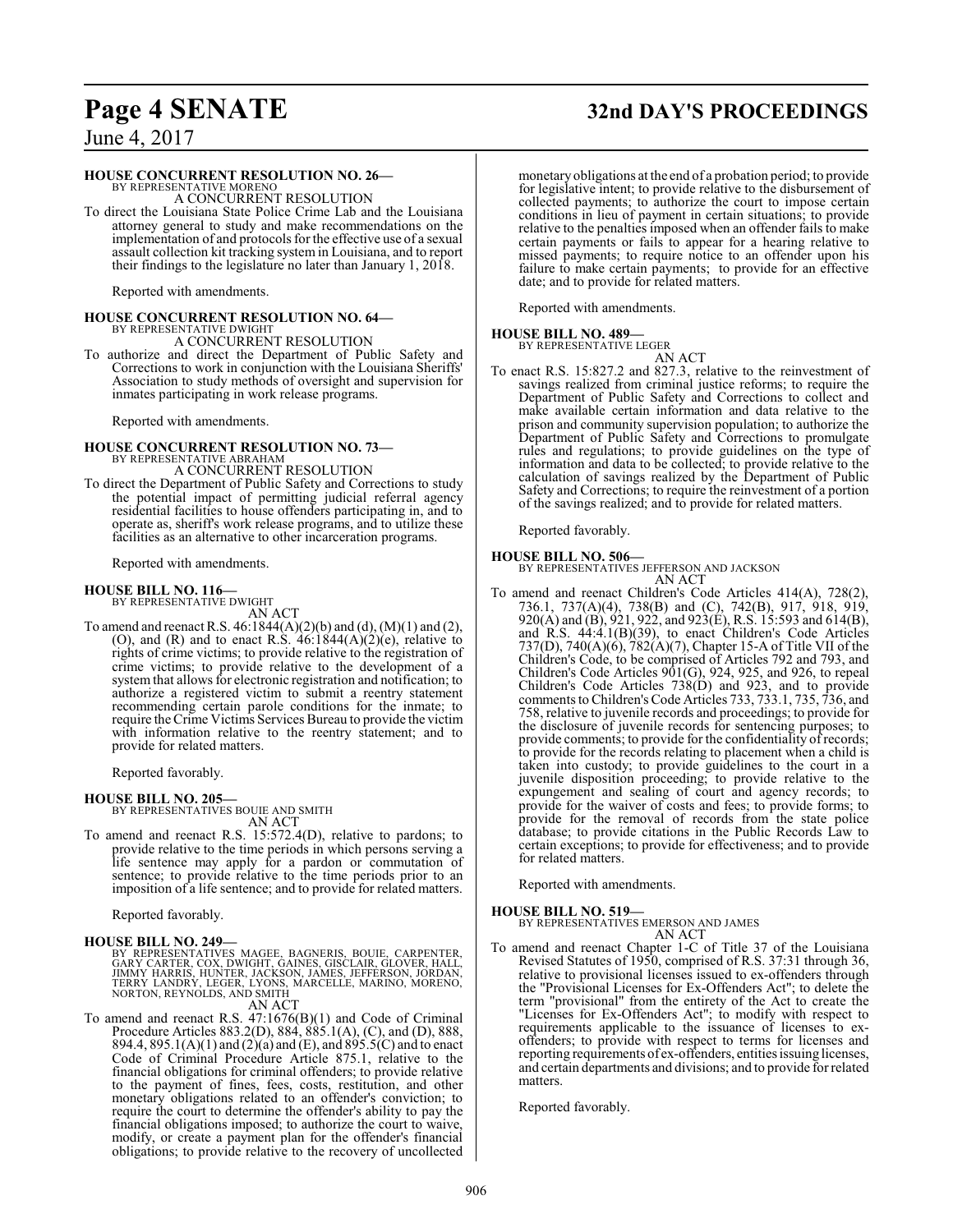# **32nd DAY'S PROCEEDINGS Page 5 SENATE**

# **HOUSE BILL NO. 680— (Substitute for House Bill No 426 by**

**Representative Marino)<br>BY REPRESENTATIVES MARINO, BAGNERIS, BOUIE, CARPENTER,<br>GARY CARTER, GLOVER, HALL, HOFFMANN, HUNTER, JAMES,<br>TERRY LANDRY, LEGER, LYONS, MARCELLE, NORTON, PIERRE, AND** SMITH

AN ACT

To amend and reenact R.S. 9:311(A)(2) and (D) and 315.11(A) and (C), to enact Children's Code Article 1353(G), R.S. 9:311.1 and 315.22(F), R.S. 13:4611(1)(d)(iii), R.S. 46:236.6(B)(4) and  $236.7(\dot{C})(4)$ , and to repeal R.S.  $9:311(G)$ , relative to child support; to provide relative to child support obligations; to provide relative to incarceration of the obligor; to provide procedures for the temporary modification or suspension of child support orders; to provide for notice requirements; to provide for a defense to contempt of court; and to provide for related matters.

Reported with amendments.

Respectfully submitted, GARY L. SMITH JR. Chairman

#### **REPORT OF COMMITTEE ON**

#### **REVENUE AND FISCAL AFFAIRS**

Senator Jean-Paul "JP" Morrell, Chairman on behalf of the Committee on Revenue and Fiscal Affairs, submitted the following report:

#### June 3, 2017

To the President and Members of the Senate:

I am directed by your Committee on Revenue and Fiscal Affairs to submit the following report:

#### **HOUSE BILL NO. 56—**

BY REPRESENTATIVE PRICE AN ACT

To amend and reenact R.S. 47:338.164(A) and (D), relative to the sales tax levied by the West Ascension Parish Hospital Service District; to decrease the maximum rate of such tax, subject to voter approval; to provide for effectiveness; and to provide for related matters.

Reported favorably.

#### **HOUSE BILL NO. 445—**

BY REPRESENTATIVES SEABAUGH, BROADWATER, AND CARMODY AN ACT

To amend and reenact R.S. 33:9021(8) and (10), and 9022(1), and to enact R.S. 33:2758.1, relative to ad valorem tax exemptions; to provide with respect to payments in lieu of taxes pursuant to certain cooperative endeavor agreements; to provide relative to procedures for the validity of certain cooperative endeavor agreements; to provide for limitations and requirements; to provide for definitions; to provide for effectiveness; and to provide for related matters.

Reported with amendments.

# **HOUSE BILL NO. 673—** BY REPRESENTATIVE STOKES

AN ACT

To amend and reenact R.S. 4:168 and 227, R.S. 12:425, R.S. 47:301(10)(b) and (c)(ii), 13(a) and (h), (14)(b), (23), and  $(24)$ (introductory paragraph), (a), and (b),  $305(A)(4)(a)$  and (b) and  $(D)(1)(a)$ ,  $(h)$ ,  $(i)$ ,  $(k)(i)$ , and  $(u)$ , 305.14 $(A)(1)$  through  $(4)$ , 305.19, 305.28(A), 305.44(A)(introductoryparagraph), 305.47, 305.48, 305.49, 305.50(E)(2), 305.66(A), 315(B)(4), 315.5(A), 337.9(C)(1), (4), and (13), and (D)(9), (10), and (21), 6001(A), to enact R.S. 47:301(10)(ii) and (18)(q), 305.24, 305.73 through 305.100, and 315(B)(5), and to repeal R.S. 38:2212.4(C), R.S. 39:467 and 468, R.S. 47:301(3)(g), (j), and (k), (4)(i) and (k),

# June 4, 2017

 $(6)(b)$ ,  $(7)(c)$ ,  $(e)$  through  $(h)$ , and  $(l)$ ,  $(8)(b)$  and  $(d)$  through  $(f)$ ,  $(10)(c)(i)(bb), (d), (h)$  through  $(j), (l), (n)$  through  $(r), (t), (z)$ through (hh),  $(13)(c)$ ,  $(e)$ ,  $(l)$ , and  $(m)$ ,  $(14)(g)(iii)$ ,  $(h)$ , and  $(k)$ ,  $(16)(\overline{b})(ii)$ , (c), (f), (h), (i) through (k), and (p), and (18)(c), (e), (f), (h), and (m) through (p),  $302(D)$ ,  $305(A)(1)$ , (B), and (F), 305.2, 305.6, 305.7, 305.9, 305.13, 305.14(A)(5), 305.18, 305.26, 305.30, 305.33, 305.40 through 305.43, 305.44(B), 305.45, 305.51, 305.52, 305.53, 305.57(C), 305.59, 305.60, 305.61, 305.65, 305.67 through 305.71, 337.9(B), (C)(23), (D)(3), (4), (6), (9), (10), (18), (19), and (26) through (33),  $337.10(C)$ , (E), (G), (K), and (M), and 6003, relative to the sales and use taxes; to provide for exclusions and exemption from sales and use taxes; to provide with respect to the tax treatment of the sale, lease, rental, or storage of certain tangible personal property and sale of certain services; to repeal certain sales and use tax exemptions and exclusions; to establish certain sales and use tax refunds; and to provide for related matters.

Reported with amendments.

Respectfully submitted, JEAN-PAUL "JP" MORRELL Chairman

#### **House Bills and Joint Resolutions on Second Reading Just Reported by Committees**

Senator Allain asked for and obtained a suspension of the rules to take up House Bills and Joint Resolutions just reported by Committees.

**HOUSE BILL NO. 56—** BY REPRESENTATIVE PRICE

AN ACT To amend and reenact R.S. 47:338.164(A) and (D), relative to the sales tax levied by the West Ascension Parish Hospital Service District; to decrease the maximum rate of such tax, subject to voter approval; to provide for effectiveness; and to provide for related matters.

Reported favorably by the Committee on Revenue and Fiscal Affairs. The bill was read by title and referred to the Legislative Bureau.

# **HOUSE BILL NO. 116—** BY REPRESENTATIVE DWIGHT

AN ACT

To amend and reenact R.S. 46:1844(A)(2)(b) and (d), (M)(1) and (2), (O), and (R) and to enact R.S.  $46:1844(A)(2)(e)$ , relative to rights of crime victims; to provide relative to the registration of crime victims; to provide relative to the development of a system that allows for electronic registration and notification; to authorize a registered victim to submit a reentry statement recommending certain parole conditions for the inmate; to require the Crime Victims Services Bureau to provide the victim with information relative to the reentry statement; and to provide for related matters.

Reported favorably by the Committee on Judiciary B. The bill was read by title and referred to the Legislative Bureau.

#### **HOUSE BILL NO. 205—**

BY REPRESENTATIVES BOUIE AND SMITH AN ACT

To amend and reenact R.S. 15:572.4(D), relative to pardons; to provide relative to the time periods in which persons serving a life sentence may apply for a pardon or commutation of sentence; to provide relative to the time periods prior to an imposition of a life sentence; and to provide for related matters.

Reported favorably by the Committee on Judiciary B. The bill was read by title and referred to the Legislative Bureau.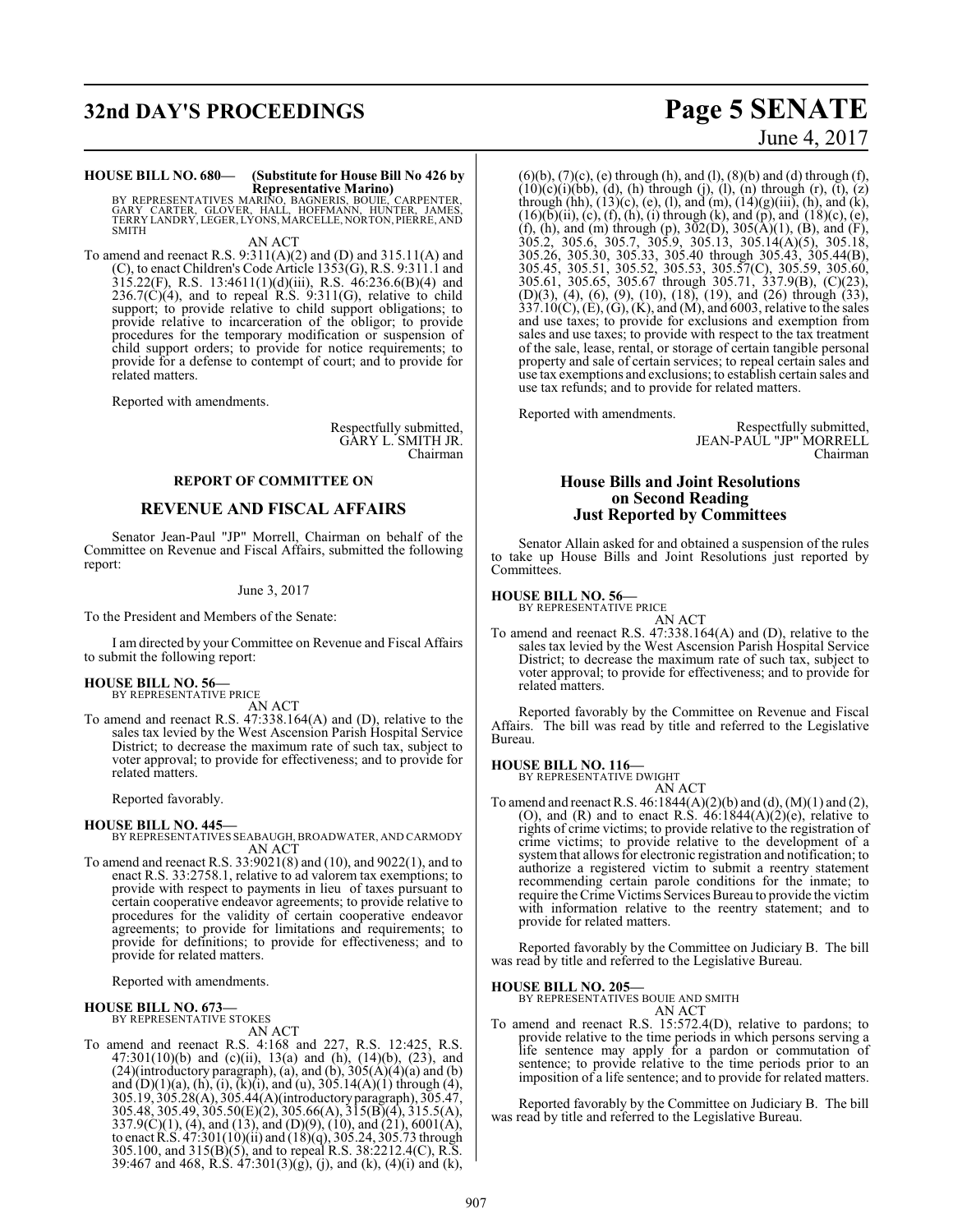# **Page 6 SENATE 32nd DAY'S PROCEEDINGS**

June 4, 2017

#### **HOUSE BILL NO. 249—**

BY REPRESENTATIVES MAGEE, BAGNERIS, BOUIE, CARPENTER,<br>GARY CARTER, COX, DWIGHT, GAINES, GISCLAIR, GLOVER, HALL,<br>JIMMY HARRIS, HUNTER, JACKSON, JAMES, JEFFERSON, JORDAN,<br>TERRY LANDRY, LEGER, LYONS, MARCELLE, MARINO, MORENO, AN ACT

To amend and reenact R.S. 47:1676(B)(1) and Code of Criminal Procedure Articles 883.2(D), 884, 885.1(A), (C), and (D), 888, 894.4, 895.1(A)(1) and (2)(a) and (E), and 895.5(C) and to enact Code of Criminal Procedure Article 875.1, relative to the financial obligations for criminal offenders; to provide relative to the payment of fines, fees, costs, restitution, and other monetary obligations related to an offender's conviction; to require the court to determine the offender's ability to pay the financial obligations imposed; to authorize the court to waive, modify, or create a payment plan for the offender's financial obligations; to provide relative to the recovery of uncollected monetary obligations at the end of a probation period; to provide for legislative intent; to provide relative to the disbursement of collected payments; to authorize the court to impose certain conditions in lieu of payment in certain situations; to provide relative to the penalties imposed when an offender fails to make certain payments or fails to appear for a hearing relative to missed payments; to require notice to an offender upon his failure to make certain payments; to provide for an effective date; and to provide for related matters.

Reported with amendments by the Committee on Judiciary B.

#### **SENATE COMMITTEE AMENDMENTS**

Amendments proposed by Senate Committee on Judiciary B to Reengrossed House Bill No. 249 by Representative Magee

#### AMENDMENT NO. 1

On page 1, line 9, after "obligations;" insert "to provide relative to the court's authority to extend probation under certain circumstances;"

AMENDMENT NO. 2 On page 3, delete lines 3 and 4

AMENDMENT NO. 3 On page 3, line 5, delete  $\degree$ (3) $\degree$  and insert  $\degree$ (2) $\degree$ 

#### AMENDMENT NO. 4

On page 4, between lines 12 and 13, insert the following: "F. The provisions of this Article shall only apply to defendants convicted of offenses classified as felonies under applicable law."

#### AMENDMENT NO. 5

On page 5, line 5, after "any" delete the remainder of the line and insert "felony criminal offense,"

#### AMENDMENT NO. 6 On page 5, delete line 6

AMENDMENT NO. 7 On page 5, line 7, delete "or parish ordinance regulating traffic in any municipality or in any parish<sup>'</sup>

AMENDMENT NO. 8 On page 6, at the beginning of line 9, insert "A."

#### AMENDMENT NO. 9

On page 6, line 13, after "obligation" insert ", except as provided in Paragraph<sup>B,"</sup>

#### AMENDMENT NO. 10

On page 6, between lines 14 and 15, insert the following:

"B. The judge may extend probation only one time and only by a period of six months for the purpose of monitoring collection of unpaid victim restitution if the court finds on the record by clear and convincing evidence that the court's temporary ongoing monitoring would ensure collection of unpaid restitution more effectively than any of the following:

(1) Converting the unpaid restitution to a civil money judgment pursuant to Article 886 or 895.1.

(2) Referring the unpaid restitution to the office of debt recovery pursuant to R.S. 47:1676.

(3) Any other enforcement mechanism for collection of unpaid restitution authorized by law.

C. A six-month extension of probation as provided in Paragraph B shall apply only to the order of victim restitution. All other conditions of probation during the six-month extension shall be terminated."

On motion of Senator Gary Smith, the committee amendment was adopted. The amended bill was read by title and referred to the Legislative Bureau.

#### **HOUSE BILL NO. 445—**

BY REPRESENTATIVES SEABAUGH, BROADWATER, AND CARMODY AN ACT

To amend and reenact R.S. 33:9021(8) and (10), and 9022(1), and to enact R.S. 33:2758.1, relative to ad valorem tax exemptions; to provide with respect to payments in lieu of taxes pursuant to certain cooperative endeavor agreements; to provide relative to procedures for the validity of certain cooperative endeavor agreements; to provide for limitations and requirements; to provide for definitions; to provide for effectiveness; and to provide for related matters.

Reported with amendments by the Committee on Revenue and Fiscal Affairs.

#### **SENATE COMMITTEE AMENDMENTS**

Amendments proposed by Senate Committee on Revenue and Fiscal Affairs to Reengrossed House Bill No. 445 by Representative Seabaugh

#### AMENDMENT NO. 1

On page 1, delete lines 2 through 7, and insert the following:

"To enact R.S. 47:1713, relative to ad valorem tax exemptions; to provide for exemption of certain property under construction; to provide for limitations and requirements; to provide for definitions; to provide for effectiveness; and to provide for related matters."

#### AMENDMENT NO. 2

On page 1, delete lines 9 through 20, and delete pages 2 through 4, and on page 5, delete lines 1 through 17, and insert the following: "Section 1. R.S. 47:1713 is hereby enacted to read as follows:

§1713. Exemption for construction work in progress

A. For the purpose of the exemption from ad valorem taxation provided in Section 21(N) of Article VII of the Constitution of Louisiana, "complete" shall mean when construction is finished to the extent that the project can be used or occupied for its intended purpose.

B. The exemption provided for in Section 21(N) of Article VII of the Constitution of Louisiana shall not apply to any of the following:

(1) Any portion of a construction project that is complete, available for use, or operational on the date the property is assessed.

(2) For projects constructed in two or more distinct phases, any phase of the construction project that is complete and operational on the date the property is assessed.

(3) Any public service property, unless the public service property is otherwise eligible for an ad valorem exemption provided by any other provision of the Constitution of Louisiana."

#### AMENDMENT NO. 3

On page 5, between lines 17 and 18, insert the following:

"Section 2. The Louisiana State Law Institute is hereby directed to redesignate the reference to Article VII, Section  $21(N)$  of the Constitution of Louisiana contained in the provisions of this Act to comport with the final designation of the proposed constitutional amendment contained in the Act which originated as Senate Bill No. 140 of the 2017 Regular Session of the Legislature if it is adopted at a statewide election and becomes effective."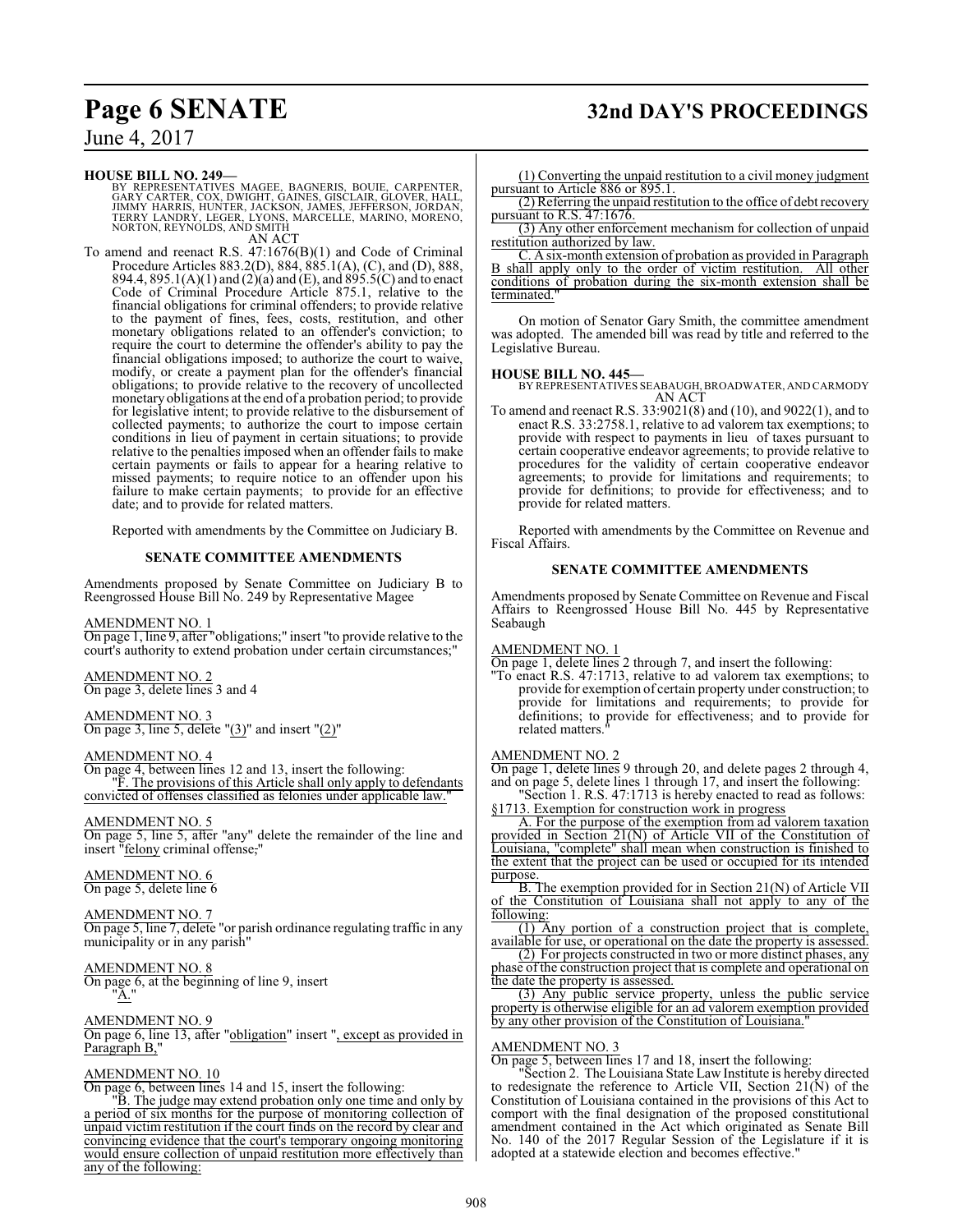# **32nd DAY'S PROCEEDINGS Page 7 SENATE**

# June 4, 2017

#### AMENDMENT NO. 4

On page 5, line 18, change "Section 2." to "Section 3."

#### AMENDMENT NO. 5

On page 5, line 20, after "originated as" delete "House Bill No. \_\_\_\_" and insert "Senate Bill No. 140"

On motion of Senator Erdey, the committee amendment was adopted. The amended bill was read by title and referred to the Legislative Bureau.

#### **HOUSE BILL NO. 489—** BY REPRESENTATIVE LEGER

AN ACT

To enact R.S. 15:827.2 and 827.3, relative to the reinvestment of savings realized from criminal justice reforms; to require the Department of Public Safety and Corrections to collect and make available certain information and data relative to the prison and community supervision population; to authorize the Department of Public Safety and Corrections to promulgate rules and regulations; to provide guidelines on the type of information and data to be collected; to provide relative to the calculation of savings realized by the Department of Public Safety and Corrections; to require the reinvestment of a portion of the savings realized; and to provide for related matters.

Reported favorably by the Committee on Judiciary B. The bill was read by title and referred to the Legislative Bureau.

**HOUSE BILL NO. 506—** BY REPRESENTATIVES JEFFERSON AND JACKSON AN ACT

To amend and reenact Children's Code Articles 414(A), 728(2), 736.1, 737(A)(4), 738(B) and (C), 742(B), 917, 918, 919, 920(A) and (B), 921, 922, and 923(E), R.S. 15:593 and 614(B), and R.S. 44:4.1(B)(39), to enact Children's Code Articles 737(D), 740(A)(6), 782(A)(7), Chapter 15-A of Title VII of the Children's Code, to be comprised of Articles 792 and 793, and Children's Code Articles 901(G), 924, 925, and 926, to repeal Children's Code Articles 738(D) and 923, and to provide comments to Children's Code Articles 733, 733.1, 735, 736, and 758, relative to juvenile records and proceedings; to provide for the disclosure of juvenile records for sentencing purposes; to provide comments; to provide for the confidentiality of records; to provide for the records relating to placement when a child is taken into custody; to provide guidelines to the court in a juvenile disposition proceeding; to provide relative to the expungement and sealing of court and agency records; to provide for the waiver of costs and fees; to provide forms; to provide for the removal of records from the state police database; to provide citations in the Public Records Law to certain exceptions; to provide for effectiveness; and to provide for related matters.

Reported with amendments by the Committee on Judiciary B.

#### **SENATE COMMITTEE AMENDMENTS**

Amendments proposed by Senate Committee on Judiciary B to Re-Reengrossed House Bill No. 506 by Representative Jefferson

AMENDMENT NO. 1 On page 1, line 2, after "Articles" insert "412(A), (D)(9), (10), (11), and  $(12)$ ,  $(E)$ ,  $(G)(4)$ ,  $(H)$ ,  $(I)$ ,  $(J)$ , and  $(K)$ ,"

AMENDMENT NO. 2

On page 1, line 3, after "R.S." delete the remainder of the line and insert "15:576(2), 579, 593,"

AMENDMENT NO. 3

On page 1, line 4, after "Articles" insert "412(L) and (M),"

AMENDMENT NO. 4 On page 1, line 6, after "901(G)," insert "903(B)(7) and (G), 922(B),"

#### AMENDMENT NO. 5

On page 1, line 7, after "Code" delete the remainder of the line and insert "Article 738(D), and to provide"

#### AMENDMENT NO. 6

On page 1, line 16, after "exceptions;" delete "to provide for effectiveness;"

#### AMENDMENT NO. 7

On page 1, line 19, after "Articles" insert "412(A),(D)(9), (10), (11), and  $(12)$ ,  $(E)$ ,  $(G)(4)$ ,  $(H)$ ,  $(I)$ ,  $(J)$ , and  $(K)$ ,"

#### AMENDMENT NO. 8

On page 2, line 1, after "Articles" insert "412(L) and (M),"

#### AMENDMENT NO. 9

On page 2, line 3, after "901(G)," insert "903(B)(7) and (G), 922(B),"

#### AMENDMENT NO. 10

On page 2, between lines 3 and 4, insert the following: "Art. 412. Confidentiality of records; disclosure

exceptions; sanctions

A. Records and reports concerning all matters or proceedings before the juvenile court, except traffic violations, are confidential and shall not be disclosed except as expressly authorized by this Code. Any person authorized to review or receive confidential information shall preserve its confidentiality in the absence of express authorization for sharing with others unless a court order authorizes them to share with others.

\* \* \* D. When such information is relevant and necessary to the performance of their respective duties and enhances services to the child or his family, the court may authorize the release of records, reports, or certain information contained therein, limited to the specific purpose for which the court authorizes release, to appropriate individuals representing who represent any of the following when they are providing services to the child whose records are disclosed during the pendency of the matter about which the records are disclosed:

\* \* \* (9) A truancy and assessment center.

(10) Other child serving agencies or programs.

 $(11)$  The attorney general's office.

(12) (10) A district public defender or the district public defender's representative, or the representative of a public defender program established pursuant to the Louisiana Public Defender Act of 2007.

E.(1) For good cause when the information is material and necessary to a specific investigation or proceeding, the court may order the release of individual records and reports, or certain information contained therein, to a petitioner, limited to the specific purpose for which the court authorizes release.

(2) The petition must:

(a) Be filed with the juvenile court and served on the juvenile and his attorney.

(b) State the reason for the request and the intended use of the information, including any intended redisclosure.

(c) State the names of all persons that will have access to the information.

(3) In ruling on the petition, the juvenile court shall consider the privacy of the juvenile, risk of harm to the juvenile, whether a compelling reason exists for releasing the information, and whether the release is necessary for the protection of a legitimate interest. The court shall ensure the juvenile is afforded notice of the hearing and an opportunity to be heard at a contradictory hearing on the petition.

\* \* \* G. In accordance with Articles 811.1 and 811.3, the district attorney or court may release to the victim of a delinquent act constituting a crime of violence as defined in R.S. 14:2(B), or to the victim's legal representative or designated family member:

\* \* \* (4) Certain information contained in the predisposition report to the court pursuant to Article 890, limited to those items described in Subparagraphs  $(A)(1)$  and (2) and Paragraph  $(D)$  of that Article.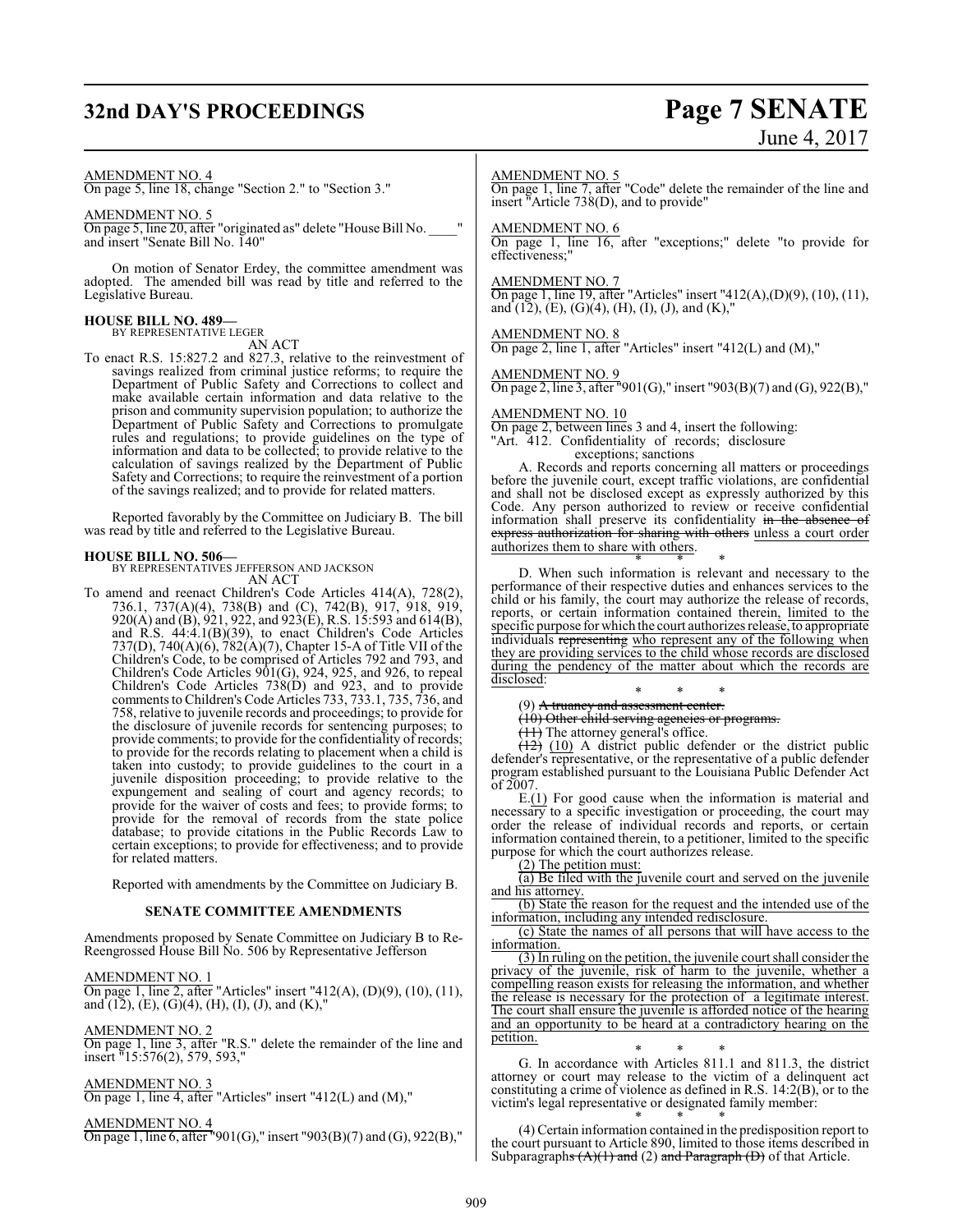H. The district attorney, law enforcement agency, or court may release to the public the following identifying information concerning an alleged or adjudicated delinquent child, provided the child was at least fourteen years old at the commission of the delinquent act:

(1) The name, age, and delinquent act for which the child is being charged whenever, in accordance with Article 813 or 820, the court has found probable cause that the child committed a crime of violence as defined byR.S. 14:2(B) or a second or subsequent felonygrade offense.

(2) The name, age, delinquent act, and disposition of a child who been adjudicated delinquent for a crime of violence as defined by R.S. 14:2(B), for a second or subsequent felony-grade offense, or for the distribution or possession with the intent to distribute a controlled dangerous substance as defined in R.S. 40:961 et seq. In order to assist in finding and taking into custody a child wanted for a felonygrade delinquent act involving an offense against the person or involving a dangerous weapon, law enforcement agencies may release to the public identifying information regarding the child if a court has issued an order for taking the child into custody pursuant to Article 813, or if probable cause that the child committed the alleged delinquent act has already been established pursuant to Article 820. Identifying information may include the child's name, age, alleged delinquent act, physical description, and photograph.

I. In order to assist in finding and taking into custody a child wanted for a felony-grade delinquent act involving an offense against the person or involving a dangerous weapon, law enforcement agencies may release to the public identifying information regarding the child if a court has issued an order for taking the child into custody pursuant to Article 813, or if probable cause that the child committed the alleged delinquent act has already been established pursuant to Article 820. Identifying information may include the child's name, age, alleged delinquent act, physical description, photograph, address, and, when appropriate, social security number and driver's license number. Any violation of the confidentiality provisions of this Article shall be punishable as a constructive contempt of court pursuant to Article 1509(E).

J. Any violation of the confidentiality provisions of this Article shall be punishable as a constructive contempt of court pursuant to Article 1509(E). Whenever a child escapes from a juvenile detention center, law enforcement agencies are hereby authorized to release to the public the child's name, age, physical description, and photograph.

K. Whenever a child escapes from a juvenile detention center, law enforcement agencies are hereby authorized to release to the public the child's name, age, physical description, and photograph. Every person, other than the juvenile, parents of the juvenile, and attorney for the juvenile, to whom a juvenile record or information from a juvenile is disclosed pursuant to this Article shall execute a non-disclosure agreement that certifies the person is familiar with the applicable disclosure provisions and agrees not to disclose any information to unauthorized persons.

L. Juvenile records or information from juvenile records disclosed pursuant to this Article shall be marked "UNLAWFUL DISSEMINATION OF THIS INFORMATION IS PUNISHABLE AS ACONSTRUCTIVE CONTEMPTOF COURTPURSUANTTO LOUISIANA CHILDREN'S CODE ARTICLE 1509(E)".

M. Records ofjuvenile criminal conduct shall not be made a part of any state or local criminal background check."

#### AMENDMENT NO. 11

On page 6, after line 32, insert the following: "Art. 903. Judgment of disposition

\* \* \* B. The court shall enter into the record a written judgment of disposition specifying all of the following:

\* \* \* (7) An order of expungement to be made executory at the end of the disposition unless, at the end of the disposition, a person or agency files an objection using the form provided in Art. 925 on any of the following grounds:

(a) The adjudication was for murder, manslaughter, an offense ring registration as a sex offender under R.S. 15:542, requiring registration as a sex offender under R.S. 15:542, kidnapping, or armed robbery.

(b) The child has a criminal court felony conviction or a criminal court conviction for a misdemeanor involving a firearm  $\frac{against a person.}{(c) The child}$ 

has an outstanding indictment or bill of information for a felony charge or a charge of a misdemeanor involving a firearm against a person.

\* \* \* G.(1) The court shall provide to the child, in plain language, the following information:

(a) Information regarding the rights and procedures of expungement and sealing of juvenile records.

(b) Information regarding expungement, including instructions to the child that when his records are expunged he is not required to disclose that he has a juvenile record.

(c) The expungement motion provided in Article 924.

 $(2)$  Failure of the court to inform the child of the right to petition for expungement shall not create a substantive right and shall not constitute grounds for a reversal of an adjudication of delinquency, grounds for a new trial, or grounds for an appeal. \* \* \*"

#### AMENDMENT NO. 12

On page 7 delete lines 7 through 28 and on page 8, delete lines 1 through 16 and insert the following:

A. Records concerning conduct or conditions and reports of a delinquency matter that did not result in adjudication and records concerning delinquency adjudications for R.S. 14:82, 83.3, 83.4, 89, or 89.2 may be expunged and sealed at any time.

B. Records concerning conduct or conditions that resulted in a misdemeanor adjudication may be expunged only if two or more years have elapsed since the person satisfied the most recent judgment against him. Records and reports of a matter that resulted in a finding of Families in Need of Services or an adjudication for any charge other than murder, manslaughter, an offense requiring registration as a sex offender under R.S. 15:542, kidnapping, or armed robbery shall be expunged and sealed only if the court exercising juvenile jurisdiction has ceased to exercise jurisdiction in accordance with Article 313.

C. Records concerning conduct or conditions that resulted in a felony delinquency adjudication may be expunged and sealed only if all of the following circumstances exist:

(1) The adjudication was not for murder, manslaughter, any sexual crime, kidnapping, or armed robbery.

(2) Five or more years have elapsed since the person satisfied most recent judgment against him.

 $(3)(1)$  The person seeking expungement and sealing has no criminal court felony convictions and no criminal court convictions for misdemeanors against a person involving a weapon firearm.

 $(4)(2)$  The person seeking expungement and sealing has no outstanding pending indictment or bill of information charging him.

D. Records concerning conduct or conditions that resulted in a misdemeanor or felony adjudication for R.S. 14:82, 83.3, 83.4, 89, or 89.2 may be expunged upon petition to the court and upon a showing that, during the time of the commission of the offense, the person seeking the expungement was a victim of trafficking of children for sexual purposes pursuant to R.S. 14:46.3(E) provided that the person has no outstanding indictment or bill of information charging him. If the adjudication was for murder, manslaughter, a sex offense requiring registration under R.S. 15:542, kidnapping, or armed robbery, the child may petition the court for an expungement of his juvenile record when the court has ceased to exercise jurisdiction in accordance with Article 313 and all of the following conditions are met:

(1) Five or more years have elapsed since the person seeking expungement and sealing satisfied the most recent judgment against him.

The person seeking expungement and sealing has no criminal court felony convictions and no criminal court convictions for misdemeanors against a person involving a firearm.

(3) The person seeking expungement and sealing has no pending indictment or bill of information."

#### AMENDMENT NO. 13

On page 10, line 18, after "B." delete the remainder of the line and delete line 19 and insert the following: "The order must shall specify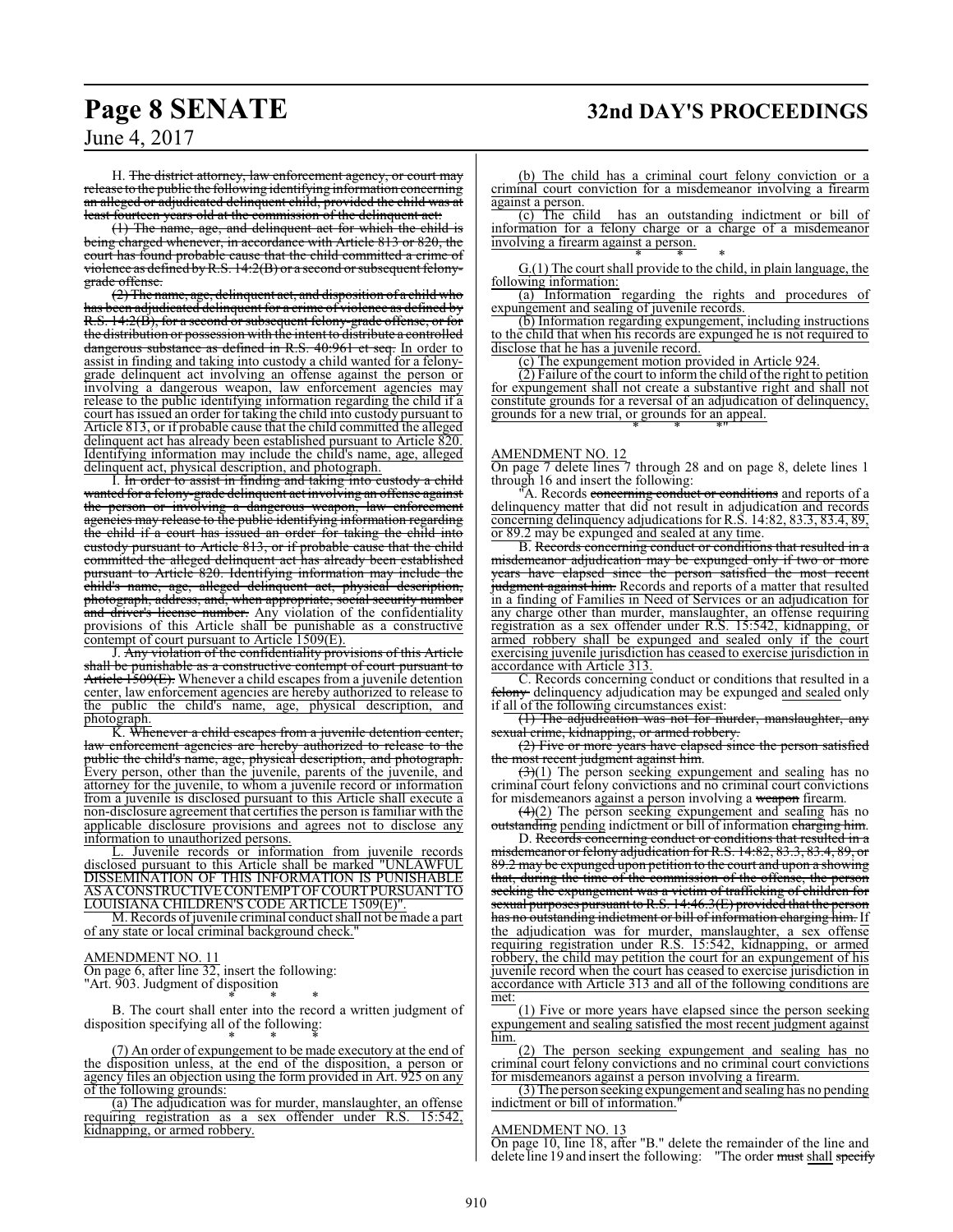# **32nd DAY'S PROCEEDINGS Page 9 SENATE**

# June 4, 2017

the time within which the destruction state that the expungement and sealing is to be effected no later than thirty days from the date of the order. The order must shall also specify the"

AMENDMENT NO. 14

On page 11, at the beginning of line 4, insert "A."

#### AMENDMENT NO. 15

On page 11, between lines 11 and 12, insert the following: "B. A child that is the subject of an expunged record or the child's parent shall not be found guilty of perjury or otherwise giving false statements by reason of the child's failure to recite or acknowledge his expunged record in response to any inquiry made of the child or the child's parent for any purpose. However, if the child is a witness in a criminal or juvenile delinquency matter, the child may be ordered to testify regarding his expunged record.

#### AMENDMENT NO. 16 On page 13, line 24, after "Services" insert "or delinquency"

AMENDMENT NO. 17 On page 13, delete line 27

AMENDMENT NO. 18 On page 14, delete lines 1 through 9

AMENDMENT NO. 19 On page 17, line 26, delete "Insufficient time has passed since the conclusion of the matter, or the" and insert "The"

AMENDMENT NO. 20 On page 17, line 30, delete "is not eligible for expungement and sealing" and insert "a hearing is required by law"

AMENDMENT NO. 21 Delete page 19 in its entirety

AMENDMENT NO. 22 On page 20, delete lines 1 through 15

AMENDMENT NO. 23

On page 20, line 16, change "Section 3." to "Section 2."

#### AMENDMENT NO. 24

On page 21, line 30, delete "Section 4. R.S. 15:", and insert "Section 3. R.S. 15:576(2), 579,"

#### AMENDMENT NO. 25

On page 21, between lines 31 and 32, insert the following:

"§576. Definitions

As used in this Chapter:

\* \* \* (2) The terms "criminal history record" or "criminal history record information" mean information collected by criminal justice agencies on individuals consisting of identifiable descriptions and notations of arrests, detentions, indictments, bills of information, or any formal criminal charges, and any disposition arising therefrom, including sentencing, correctional supervision, and release. The terms do not include intelligence or investigatory purposes, nor does it include any identification information which does not indicate involvement of the individual in the criminal justice system. The terms do not include records of juvenile criminal conduct.

#### \* \* \* §579. Rules and regulations

The bureau shall issue rules and regulations, consistent with United States Department of Justice requirements, the constitution of Louisiana, the Louisiana Code of Criminal Procedure, the Louisiana Children's Code, and the Louisiana Revised Statutes of 1950, governing the maintenance of privacy and security of criminal history records and records of juvenile criminal conduct; governing access to and use of records maintained by the central repository; governing restrictions to access and use by authorized agencies or individuals of any state owned or operated system of communications utilized for transmitting criminal history record information to or from the bureau; and governing the purging of any information maintained by the bureau as permitted by law. Records of juvenile criminal conduct shall not be made a part of any state or local criminal background check.

\* \* \*"

 AMENDMENT NO. 26 On page 22, line 14, change "Section 5." to "Section 4."

AMENDMENT NO. 27 On page 23, delete line 1

AMENDMENT NO. 28 On page 23, line 2, change "Section 7." to "Section 5."

AMENDMENT NO. 29 On page 23, delete lines 3 through 6

On motion of Senator Gary Smith, the committee amendment was adopted. The amended bill was read by title and referred to the Legislative Bureau.

**HOUSE BILL NO. 519—** BY REPRESENTATIVES EMERSON AND JAMES AN ACT

To amend and reenact Chapter 1-C of Title 37 of the Louisiana Revised Statutes of 1950, comprised of R.S. 37:31 through 36, relative to provisional licenses issued to ex-offenders through the "Provisional Licenses for Ex-Offenders Act"; to delete the term "provisional" from the entirety of the Act to create the "Licenses for Ex-Offenders Act"; to modify with respect to requirements applicable to the issuance of licenses to exoffenders; to provide with respect to terms for licenses and reporting requirements of ex-offenders, entities issuing licenses, and certain departments and divisions; and to provide for related matters.

Reported favorably by the Committee on Judiciary B. The bill was read by title and referred to the Legislative Bureau.

#### **HOUSE BILL NO. 673—**

BY REPRESENTATIVE STOKES

AN ACT To amend and reenact R.S. 4:168 and 227, R.S. 12:425, R.S. 47:301(10)(b) and (c)(ii), 13(a) and (h), (14)(b), (23), and  $(24)$ (introductory paragraph), (a), and (b),  $305(A)(4)(a)$  and (b) and  $(D)(1)(a)$ ,  $(h)$ ,  $(i)$ ,  $(k)(i)$ , and  $(u)$ , 305.14 $(A)(1)$  through  $(4)$ , 305.19, 305.28(A), 305.44(A)(introductory paragraph), 305.47, 305.48, 305.49, 305.50(E)(2), 305.66(A), 315(B)(4), 315.5(A),  $337.9(C)(1)$ , (4), and (13), and (D)(9), (10), and (21), 6001(A), to enact R.S. 47:301(10)(ii) and (18)(q), 305.24, 305.73 through 305.100, and 315(B)(5), and to repeal R.S. 38:2212.4(C), R.S. 39:467 and 468, R.S. 47:301(3)(g), (j), and (k), (4)(i) and (k),  $(6)(b)$ ,  $(7)(c)$ ,  $(e)$  through  $(h)$ , and  $(l)$ ,  $(8)(b)$  and  $(d)$  through  $(f)$ ,  $(10)(c)(i)(bb), (d), (h)$  through  $(j), (l), (n)$  through  $(r), (t), (z)$ through (hh),  $(13)(c)$ ,  $(e)$ ,  $(l)$ , and  $(m)$ ,  $(14)(g)(iii)$ ,  $(h)$ , and  $(k)$ ,  $(16)(\overline{b})(ii)$ ,  $(c)$ ,  $(f)$ ,  $(h)$ ,  $(i)$  through  $(k)$ , and  $(p)$ , and  $(18)(c)$ ,  $(e)$ , (f), (h), and (m) through (p),  $302(D)$ ,  $305(A)(1)$ , (B), and (F), 305.2, 305.6, 305.7, 305.9, 305.13, 305.14(A)(5), 305.18, 305.26, 305.30, 305.33, 305.40 through 305.43, 305.44(B), 305.45, 305.51, 305.52, 305.53, 305.57(C), 305.59, 305.60, 305.61, 305.65, 305.67 through 305.71, 337.9(B), (C)(23), (D)(3), (4), (6), (9), (10), (18), (19), and (26) through (33),  $337.10(C)$ , (E), (G), (K), and (M), and 6003, relative to the sales and use taxes; to provide for exclusions and exemption from sales and use taxes; to provide with respect to the tax treatment of the sale, lease, rental, or storage of certain tangible personal property and sale of certain services; to repeal certain sales and use tax exemptions and exclusions; to establish certain sales and use tax refunds; and to provide for related matters.

Reported with amendments by the Committee on Revenue and Fiscal Affairs.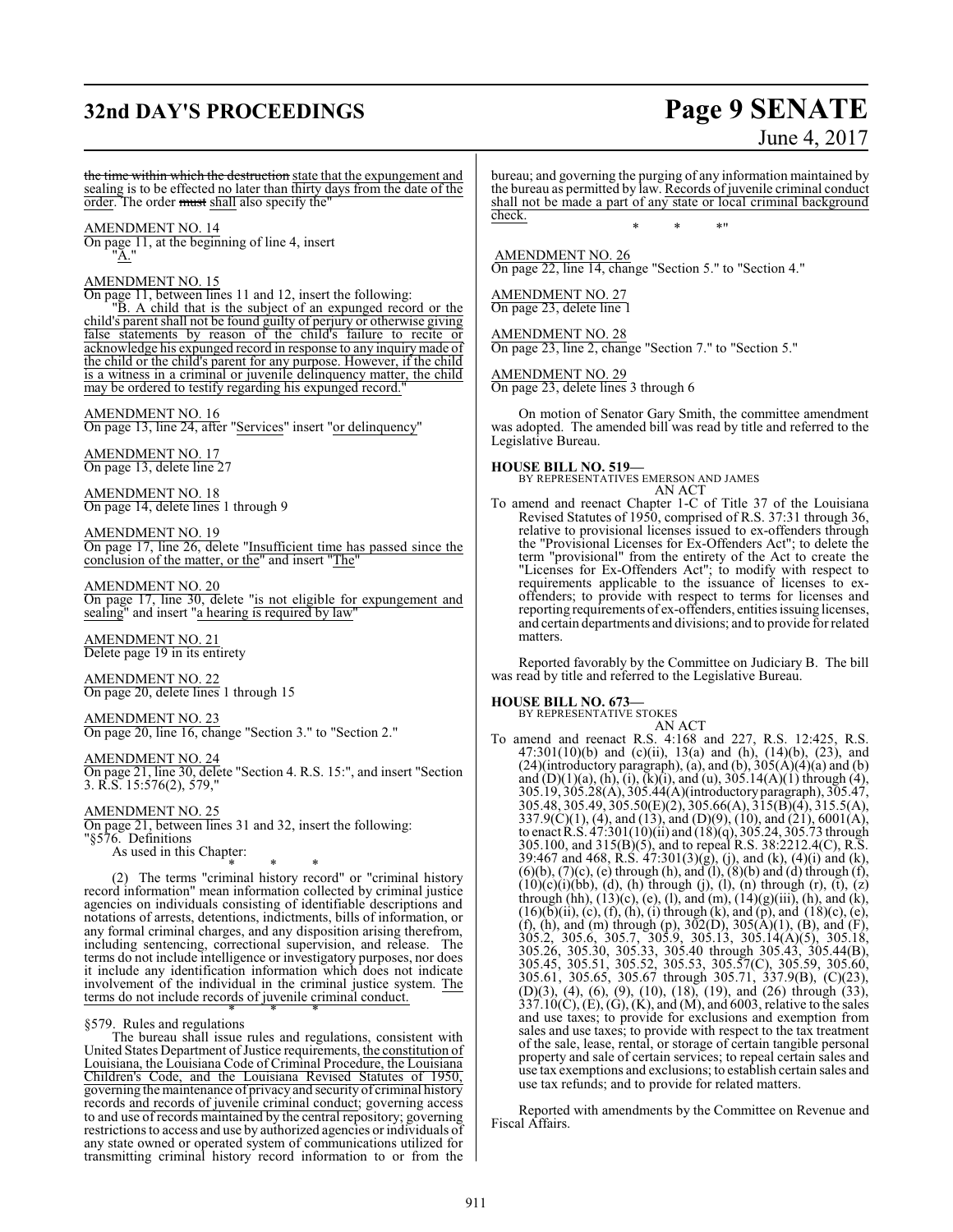# **Page 10 SENATE 32nd DAY'S PROCEEDINGS**

 $236.7(\dot{C})(4)$ , and to repeal R.S.  $9:311(\dot{G})$ , relative to child support; to provide relative to child support obligations; to provide relative to incarceration of the obligor; to provide procedures for the temporary modification or suspension of child support orders; to provide for notice requirements; to provide for a defense to contempt of court; and to provide for

## June 4, 2017

| <b>SENATE COMMITTEE AMENDMENTS</b>                                                                                                                                                                                                                                                               | shall be no exclusions and exemptions to the tax levied pursuant to<br>the provisions of this Section except for exemptions and exclusions                                                                                                                                                                                                                                                                                                                                                                                         |
|--------------------------------------------------------------------------------------------------------------------------------------------------------------------------------------------------------------------------------------------------------------------------------------------------|------------------------------------------------------------------------------------------------------------------------------------------------------------------------------------------------------------------------------------------------------------------------------------------------------------------------------------------------------------------------------------------------------------------------------------------------------------------------------------------------------------------------------------|
| Amendments proposed by Senate Committee on Revenue and Fiscal<br>Affairs to Re-Reengrossed House Bill No. 673 by Representative<br><b>Stokes</b>                                                                                                                                                 | for sales or purchases of the following items and for those items<br>enumerated in Subsection AA of this Section:                                                                                                                                                                                                                                                                                                                                                                                                                  |
| AMENDMENT NO. 1<br>On page 1, line 2, after "12:425," and before "and $(c)(ii)$ ," delete<br>"R.S. $\overline{47:301(10)}$ (b)," and insert "R.S. $47:301(7)$ (b), $\overline{(10)}$ (b),"                                                                                                       | <b>AMENDMENT NO. 15</b><br>On page 28, line 5, after "newspapers" and before "shall" insert "and<br>other news publications"                                                                                                                                                                                                                                                                                                                                                                                                       |
| <b>AMENDMENT NO. 2</b><br>On page 1, line 3, after "and (b)," and before " $305(A)(4)(a)$ " insert<br>$\frac{1}{2}$ 302(X)(introductory paragraph),"                                                                                                                                             | <b>AMENDMENT NO. 16</b><br>On page 29, delete lines 4 through 15 in their entirety and at the<br>beginning of line 16, delete "305.98." and insert "305.97."                                                                                                                                                                                                                                                                                                                                                                       |
| <u>AMENDMENT NO. 3</u><br>On page 1, line 6, after "315.5(A)," and before "337.9(C)(1)," insert<br>$"321(\text{H})(1),"$                                                                                                                                                                         | AMENDMENT NO. 17<br>On page 29, at the beginning of line 20, delete "305.99." and insert<br>"305.98."                                                                                                                                                                                                                                                                                                                                                                                                                              |
| AMENDMENT NO. 4<br>On page 1, at the beginning of line 8, after "through" and before "and<br>315(B)(5)," delete "305.100," and insert "305.99,"                                                                                                                                                  | <b>AMENDMENT NO. 18</b><br>On page 29, at the beginning of line 25, delete "305.100." and insert<br>"305.99."                                                                                                                                                                                                                                                                                                                                                                                                                      |
| $\frac{\text{AMENDMENT NO. 5}}{\text{On page 1, line 11, after "and (m)},"$ and before "and (k)," delete<br>$"(14)(g)(iii), (h),"$ and insert $"(14)(h)"$                                                                                                                                        | <b>AMENDMENT NO. 19</b><br>On page 30, line 10, after "toxicity of" delete the remainder of the<br>line and delete line 11 in its entirety and insert the following:<br>"industrial pollution of air, land, water, or groundwater, in the state                                                                                                                                                                                                                                                                                    |
| AMENDMENT NO. 6<br>On page 1, at the beginning of line 13, after " $302(D)$ " and before<br>"305( $\widetilde{A}$ )(1)," delete the comma "," and insert "and (S),"                                                                                                                              | of Louisiana in excess of"<br><b>AMENDMENT NO. 20</b><br>On page 31, between lines 18 and 19, insert the following:                                                                                                                                                                                                                                                                                                                                                                                                                |
| <b>AMENDMENT NO. 7</b><br>On page 1, at the beginning of line 16, insert "321(I), 331(Q),"                                                                                                                                                                                                       | "§321. Imposition of tax                                                                                                                                                                                                                                                                                                                                                                                                                                                                                                           |
| <b>AMENDMENT NO. 8</b><br>On page 2, line 25, after "Section 3. R.S." and before "and $(c)(ii)$ ,"<br>delete "R.S. 47:301(10)(b)" and insert "47:301(7)(b), (10)(b)"                                                                                                                             | H.(1) Notwithstanding any other provision of law to the<br>contrary, including but not limited to any contrary provisions of this<br>Chapter, the exemptions to the tax levied pursuant to the provisions<br>of this Section, except for those exemptions provided by $R.S. 39:467$                                                                                                                                                                                                                                                |
| <b>AMENDMENT NO. 9</b><br>On page 2, line 26, after "and (b)," and before "305(A)(4)(a)" insert<br>"302( $\bar{X}$ )(introductory paragraph),"                                                                                                                                                   | and 468, R.S. 47:305(A)(1), (B), (D)(1)(f) R.S. 47:301(10)(ii) and<br>$(18)(q)$ , $305(D)(1)(f)$ , $(j)$ , $(k)$ , $(l)$ , $(m)$ , $(s)$ , and $(t)$ , and $(\overrightarrow{G})$ , $305.1$ ,<br>$\overline{305.2}$ , $\overline{305.3}$ , $\overline{305.8}$ , $\overline{305.10}$ , $\overline{305.14}$ , $\overline{305.15}$ , $\overline{305.20}$ , $\overline{305.25(A)(1)}$<br>and (2), 305.37, 305.38, 305.46, and 305.50 305.73, and 305.74, and<br>R.S. 51:1787, shall be inapplicable, inoperable, and of no effect from |
| AMENDMENT NO. 10<br>On page 2, line 28, after "315.5(A)," and before "337.9(C)(1)," insert<br>$"321(\text{H})(1),"$                                                                                                                                                                              | July 1, 2002.                                                                                                                                                                                                                                                                                                                                                                                                                                                                                                                      |
| AMENDMENT NO. 11<br>On page 3, line 1, after "through" and before "and $315(B)(5)$ ," delete<br>"305.100," and insert "305.99,"                                                                                                                                                                  | AMENDMENT NO. 21<br>On page 33, at the beginning of line 2, delete $''(14)(g)(iii)$ ," and insert<br>"(14)"                                                                                                                                                                                                                                                                                                                                                                                                                        |
| <u>AMENDMENT NO. 12</u><br>On page 3, between lines 7 and 8, insert the following:<br>" $(7)$                                                                                                                                                                                                    | <b>AMENDMENT NO. 22</b><br>On page 33, line 3, after "302(D)" and before "305(A)(1)," delete the<br>comma "," and insert "and (S),"                                                                                                                                                                                                                                                                                                                                                                                                |
| *<br>*<br>*<br>(b) Solely for purposes of the state sales and use taxes imposed                                                                                                                                                                                                                  | AMENDMENT NO. 23<br>On page 33, at the beginning of line 6, insert "321(I), 331(Q),"                                                                                                                                                                                                                                                                                                                                                                                                                                               |
| $under R.S. 47:302, 321, and 331, the The term "lease or rental", as$<br>herein defined, shall not mean or include the lease or rental made for<br>the purposes of re-lease or re-rental of casing tools and pipe, drill<br>pipe, tubing, compressors, tanks, pumps, power units, other drilling | On motion of Senator Erdey, the committee amendment was<br>adopted. The amended bill was read by title and referred to the<br>Legislative Bureau.                                                                                                                                                                                                                                                                                                                                                                                  |
| or related equipment used in connection with the operating, drilling,<br>completion, or reworking of oil, gas, sulphur, or other mineral wells.                                                                                                                                                  | <b>HOUSE BILL NO. 680-</b><br>(Substitute for House Bill No 426 by                                                                                                                                                                                                                                                                                                                                                                                                                                                                 |
| <b>AMENDMENT NO. 13</b><br>On page 4, line 29, after "including" and before "cash" insert the                                                                                                                                                                                                    | <b>Representative Marino</b> )<br>BY REPRESENTATIVES MARINO, BAGNERIS, BOUIE, CARPENTER,<br>GARY CARTER, GLOVER, HALL, HOFFMANN, HUNTER, JAMES,<br>TERRY LANDRY, LEGER, LYONS, MARCELLE, NORTON, PIERRE, AND<br><b>SMITH</b>                                                                                                                                                                                                                                                                                                       |
| following: "services that are a part of the sale valued in money,<br>whether paid in money or otherwise including the cost of materials<br>and labor or services provided, and including"                                                                                                        | AN ACT<br>To amend and reenact R.S. $9:311(A)(2)$ and $(D)$ and $315.11(A)$ and<br>$(C)$ , to enact Children's Code Article 1353 $(G)$ , R.S. 9:311.1 and<br>$315.22(F)$ , R.S. $13:4611(1)(d)(iii)$ , R.S. $46:236.6(B)(4)$ and                                                                                                                                                                                                                                                                                                   |

AMENDMENT NO. 14

On page 8, between lines 10 and 11, insert the following: On page  $\circ$ ,  $\circ$  exercises  $\frac{1}{8}$   $\frac{1}{8}$   $\frac{1}{8}$   $\frac{1}{8}$   $\frac{1}{8}$   $\frac{1}{8}$   $\frac{1}{8}$   $\frac{1}{8}$   $\frac{1}{8}$   $\frac{1}{8}$   $\frac{1}{8}$   $\frac{1}{8}$   $\frac{1}{8}$   $\frac{1}{8}$   $\frac{1}{8}$   $\frac{1}{8}$   $\frac{1}{8}$   $\frac{1}{8}$   $\frac{1}{8}$   $\$ 

\* \* \* X. Notwithstanding any other provision of law to the contrary, including but not limited to any contrary provisions of this Chapter, for the period April 1, 2016 through July 1, 2018 June 30, 2018, there

related matters.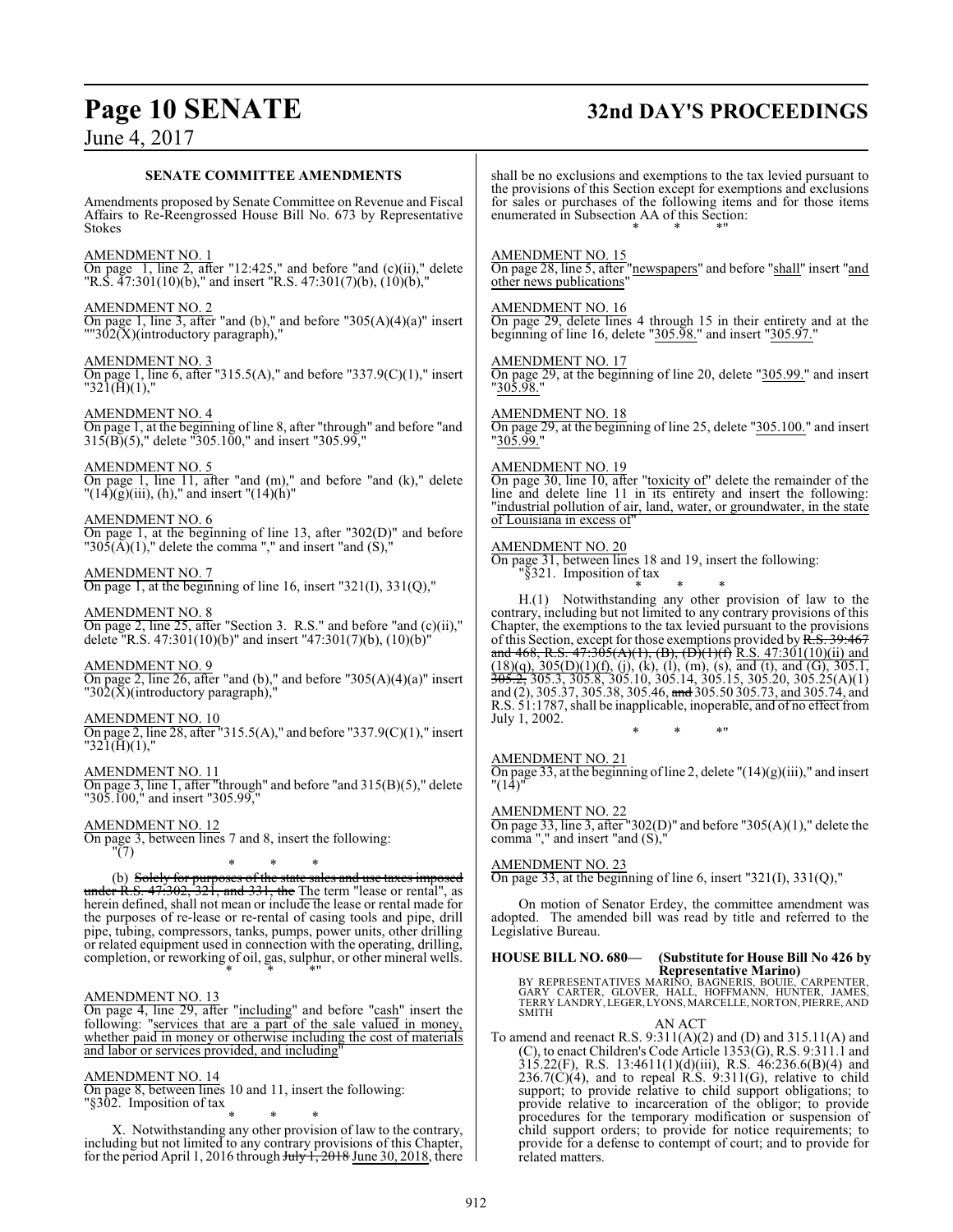# **32nd DAY'S PROCEEDINGS Page 11 SENATE**

June 4, 2017

Reported with amendments by the Committee on Judiciary B.

#### **SENATE COMMITTEE AMENDMENTS**

Amendments proposed by Senate Committee on Judiciary B to Reengrossed House Bill No. 680 by Representative Marino

AMENDMENT NO. 1 On page 1, line 3, delete "315.22(F)" and insert "315.27"

AMENDMENT NO. 2 On page 1, line 18, delete "315.22(F)" and insert "315.27"

AMENDMENT NO. 3 On page 3, line 14, delete "due to" and insert "during the period of"

AMENDMENT NO. 4 On page 3, line 18, delete "of the following occurs"

AMENDMENT NO. 5 On page 3, line 21, delete "The" and insert "At least six months before the"

AMENDMENT NO. 6 On page 3, line 22, delete "no longer incarcerated" and insert "scheduled to be released from incarceration"

#### AMENDMENT NO. 7

On page 7, delete lines 14 through 21 and insert the following: "§315.27. Child support award

A. If a child support award is suspended pursuant to R.S. 9:311.1 and the obligor is released from incarceration while the child is a minor, the Department of Children and Family Services may petition the court to continue the award beyond the termination date provided by R.S. 9:315.22. If the court extends the child support award, the amount of support shall be established using the child support guidelines. However, any continuation of a child support award extended pursuant to this Subsection shall not exceed the amount of time the child support order was suspended.

B. If a child support award is suspended pursuant to R.S. 9:311.1 and the obligor is released from incarceration after the child has reached the age of majority, the custodial party or the child may petition the court to establish an award of support for the period of suspension within twenty-four months of the obligor's release from incarceration. If the court establishes a child support award for the period of suspension, the amount shall be established using the child support guidelines. However, any child support award established pursuant to this Subsection shall not exceed the amount of time the child support order was suspended.

On motion of Senator Gary Smith, the committee amendment was adopted. The amended bill was read by title and referred to the Legislative Bureau.

#### **Rules Suspended**

Senator LaFleur asked for and obtained a suspension ofthe rules to recall House Concurrent Resolution No. 7 from the Committee on Finance.

#### **HOUSE CONCURRENT RESOLUTION NO. 7—** BY REPRESENTATIVE NANCY LANDRY

A CONCURRENT RESOLUTION

To provide for legislative approval of the formula developed by the State Board of Elementary and Secondary Education pursuant to Article VIII, Section 13(B) of the Constitution of Louisiana to determine the cost of a minimum foundation program of education in all public elementary and secondaryschools as well as to equitably allocate the funds to parish and city school systems, and adopted by the board on May 11, 2017.

On motion of Senator LaFleur, House Concurrent Resolution No. 7 was read by title and recommitted to the Committee on Finance.

#### **Rules Suspended**

Senator Morrell asked for and obtained a suspension of the rules to recall House Bill No. 673 from the Legislative Bureau.

## **HOUSE BILL NO. 673—** BY REPRESENTATIVE STOKES

AN ACT

To amend and reenact R.S. 4:168 and 227, R.S. 12:425, R.S. 47:301(10)(b) and (c)(ii), 13(a) and (h), (14)(b), (23), and  $(24)$ (introductory paragraph), (a), and (b),  $305(A)(4)(a)$  and (b) and  $(D)(1)(a)$ ,  $(h)$ ,  $(i)$ ,  $(k)(i)$ , and  $(u)$ , 305.14 $(A)(1)$  through  $(4)$ , 305.19, 305.28(A), 305.44(A)(introductory paragraph), 305.47, 305.48, 305.49, 305.50(E)(2), 305.66(A), 315(B)(4), 315.5(A),  $337.9(C)(1)$ , (4), and (13), and (D)(9), (10), and (21), 6001(A), to enact R.S. 47:301(10)(ii) and (18)(q), 305.24, 305.73 through 305.100, and 315(B)(5), and to repeal R.S. 38:2212.4(C), R.S. 39:467 and 468, R.S. 47:301(3)(g), (j), and (k), (4)(i) and (k),  $(6)(b)$ ,  $(7)(c)$ ,  $(e)$  through  $(h)$ , and  $(l)$ ,  $(8)(b)$  and  $(d)$  through  $(f)$ ,  $(10)(c)(i)(bb), (d), (h)$  through  $(j), (l), (n)$  through  $(r), (t), (z)$ through (hh),  $(13)(c)$ ,  $(e)$ ,  $(l)$ , and  $(m)$ ,  $(14)(g)(iii)$ ,  $(h)$ , and  $(k)$ ,  $(16)(\overline{b})(ii)$ , (c), (f), (h), (i) through (k), and (p), and (18)(c), (e), (f), (h), and (m) through (p),  $302(D)$ ,  $305(A)(1)$ , (B), and (F), 305.2, 305.6, 305.7, 305.9, 305.13, 305.14(A)(5), 305.18, 305.26, 305.30, 305.33, 305.40 through 305.43, 305.44(B), 305.45, 305.51, 305.52, 305.53, 305.57(C), 305.59, 305.60, 305.61, 305.65, 305.67 through 305.71, 337.9(B), (C)(23), (D)(3), (4), (6), (9), (10), (18), (19), and (26) through (33),  $337.10(C)$ , (E), (G), (K), and (M), and 6003, relative to the sales and use taxes; to provide for exclusions and exemption from sales and use taxes; to provide with respect to the tax treatment of the sale, lease, rental, or storage of certain tangible personal property and sale of certain services; to repeal certain sales and use tax exemptions and exclusions; to establish certain sales and use tax refunds; and to provide for related matters.

On motion of Senator Morrell, House Bill No. 673 was read by title and recommitted to the Committee on Finance.

#### **Privileged Report of the Legislative Bureau**

June 4, 2017

To the President and Members of the Senate:

I am directed by your Legislative Bureau to submit the following report:

The following instruments are approved as to construction and duplication.

## **HOUSE BILL NO. 56—** BY REPRESENTATIVE PRICE

AN ACT

To amend and reenact R.S. 47:338.164(A) and (D), relative to the sales tax levied by the West Ascension Parish Hospital Service District; to decrease the maximum rate of such tax, subject to voter approval; to provide for effectiveness; and to provide for related matters.

Reported without amendments.

#### **HOUSE BILL NO. 116—**

BY REPRESENTATIVE DWIGHT

AN ACT To amend and reenact R.S.  $46:1844(A)(2)(b)$  and  $(d)$ ,  $(M)(1)$  and  $(2)$ , (O), and (R) and to enact R.S.  $46:1844(A)(2)(e)$ , relative to rights of crime victims; to provide relative to the registration of crime victims; to provide relative to the development of a system that allows for electronic registration and notification; to authorize a registered victim to submit a reentry statement recommending certain parole conditions for the inmate; to require the Crime Victims Services Bureau to provide the victim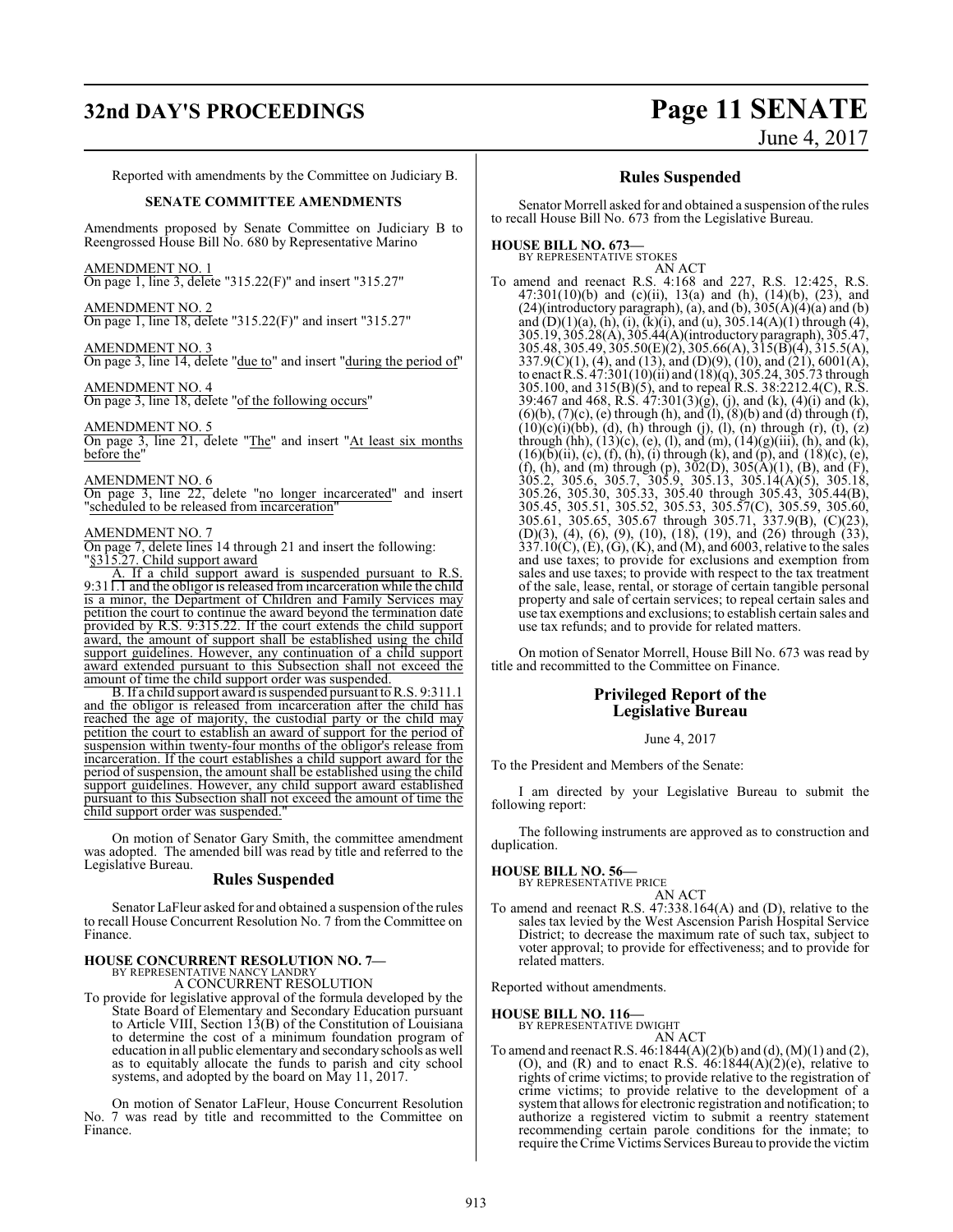with information relative to the reentry statement; and to provide for related matters.

Reported without amendments.

#### **HOUSE BILL NO. 205—**

BY REPRESENTATIVES BOUIE AND SMITH AN ACT

To amend and reenact R.S. 15:572.4(D), relative to pardons; to provide relative to the time periods in which persons serving a life sentence may apply for a pardon or commutation of sentence; to provide relative to the time periods prior to an imposition of a life sentence; and to provide for related matters.

Reported without amendments.

#### **HOUSE BILL NO. 249—**

BY REPRESENTATIVES MAGEE, BAGNERIS, BOUIE, CARPENTER,<br>GARY CARTER, COX, DWIGHT, GAINES, GISCLAIR, GLOVER, HALL,<br>JIMMY HARRIS, HUNTER, JACKSON, JAMES, JEFFERSON, JORDAN,<br>TERRY LANDRY, LEGER, LYONS, MARCELLE, MARINO, MORENO, AN ACT

To amend and reenact R.S. 47:1676(B)(1) and Code of Criminal Procedure Articles 883.2(D), 884, 885.1(A), (C), and (D), 888, 894.4, 895.1(A)(1) and (2)(a) and (E), and 895.5(C) and to enact Code of Criminal Procedure Article 875.1, relative to the financial obligations for criminal offenders; to provide relative to the payment of fines, fees, costs, restitution, and other monetary obligations related to an offender's conviction; to require the court to determine the offender's ability to pay the financial obligations imposed; to authorize the court to waive, modify, or create a payment plan for the offender's financial obligations; to provide relative to the recovery of uncollected monetary obligations at the end of a probation period; to provide for legislative intent; to provide relative to the disbursement of collected payments; to authorize the court to impose certain conditions in lieu of payment in certain situations; to provide relative to the penalties imposed when an offender fails to make certain payments or fails to appear for a hearing relative to missed payments; to require notice to an offender upon his failure to make certain payments; to provide for an effective date; and to provide for related matters.

Reported without amendments.

## **HOUSE BILL NO. 445—**

BY REPRESENTATIVES SEABAUGH, BROADWATER, AND CARMODY AN ACT

To amend and reenact R.S. 33:9021(8) and (10), and 9022(1), and to enact R.S. 33:2758.1, relative to ad valorem tax exemptions; to provide with respect to payments in lieu of taxes pursuant to certain cooperative endeavor agreements; to provide relative to procedures for the validity of certain cooperative endeavor agreements; to provide for limitations and requirements; to provide for definitions; to provide for effectiveness; and to provide for related matters.

Reported without amendments.

#### **HOUSE BILL NO. 489—** BY REPRESENTATIVE LEGER

AN ACT

To enact R.S. 15:827.2 and 827.3, relative to the reinvestment of savings realized from criminal justice reforms; to require the Department of Public Safety and Corrections to collect and make available certain information and data relative to the prison and community supervision population; to authorize the Department of Public Safety and Corrections to promulgate rules and regulations; to provide guidelines on the type of information and data to be collected; to provide relative to the calculation of savings realized by the Department of Public Safety and Corrections; to require the reinvestment of a portion of the savings realized; and to provide for related matters.

Reported without amendments.

# **Page 12 SENATE 32nd DAY'S PROCEEDINGS**

#### **HOUSE BILL NO. 506—**

BY REPRESENTATIVES JEFFERSON AND JACKSON AN ACT

To amend and reenact Children's Code Articles 414(A), 728(2), 736.1, 737(A)(4), 738(B) and (C), 742(B), 917, 918, 919, 920(A) and (B), 921, 922, and 923(E), R.S. 15:593 and 614(B), and R.S. 44:4.1(B)(39), to enact Children's Code Articles 737(D), 740(A)(6), 782(A)(7), Chapter 15-A of Title VII of the Children's Code, to be comprised of Articles 792 and 793, and Children's Code Articles  $901(G)$ , 924, 925, and 926, to repeal Children's Code Articles 738(D) and 923, and to provide comments to Children's Code Articles 733, 733.1, 735, 736, and 758, relative to juvenile records and proceedings; to provide for the disclosure of juvenile records for sentencing purposes; to provide comments; to provide for the confidentiality of records; to provide for the records relating to placement when a child is taken into custody; to provide guidelines to the court in a juvenile disposition proceeding; to provide relative to the expungement and sealing of court and agency records; to provide for the waiver of costs and fees; to provide forms; to provide for the removal of records from the state police database; to provide citations in the Public Records Law to certain exceptions; to provide for effectiveness; and to provide for related matters.

Reported without amendments.

#### **HOUSE BILL NO. 519—**

BY REPRESENTATIVES EMERSON AND JAMES AN ACT

To amend and reenact Chapter 1-C of Title 37 of the Louisiana Revised Statutes of 1950, comprised of R.S. 37:31 through 36, relative to provisional licenses issued to ex-offenders through the "Provisional Licenses for Ex-Offenders Act"; to delete the term "provisional" from the entirety of the Act to create the "Licenses for Ex-Offenders Act"; to modify with respect to requirements applicable to the issuance of licenses to exoffenders; to provide with respect to terms for licenses and reporting requirements of ex-offenders, entities issuing licenses, and certain departments and divisions; and to provide for related matters.

Reported without amendments.

# **HOUSE BILL NO. 680— (Substitute for House Bill No 426 by**

**Representative Marino)<br>BY REPRESENTATIVES MARINO, BAGNERIS, BOUIE, CARPENTER,<br>GARY CARTER, GLOVER, HALL, HOFFMANN, HUNTER, JAMES,<br>TERRY LANDRY, LEGER, LYONS, MARCELLE, NORTON, PIERRE, AND** SMITH

AN ACT To amend and reenact R.S.  $9:311(A)(2)$  and (D) and  $315.11(A)$  and (C), to enact Children's Code Article 1353(G), R.S. 9:311.1 and 315.22(F), R.S. 13:4611(1)(d)(iii), R.S. 46:236.6(B)(4) and  $236.7(\dot{C})(4)$ , and to repeal R.S.  $9.311(\dot{G})$ , relative to child support; to provide relative to child support obligations; to provide relative to incarceration of the obligor; to provide procedures for the temporary modification or suspension of child support orders; to provide for notice requirements; to provide for a defense to contempt of court; and to provide for related matters.

Reported without amendments.

Respectfully submitted, DANIEL R. MARTINY Chairman

## **Adoption of Legislative Bureau Report**

On motion of Senator Martiny, the Bills and Joint Resolutions were read by title and passed to a third reading.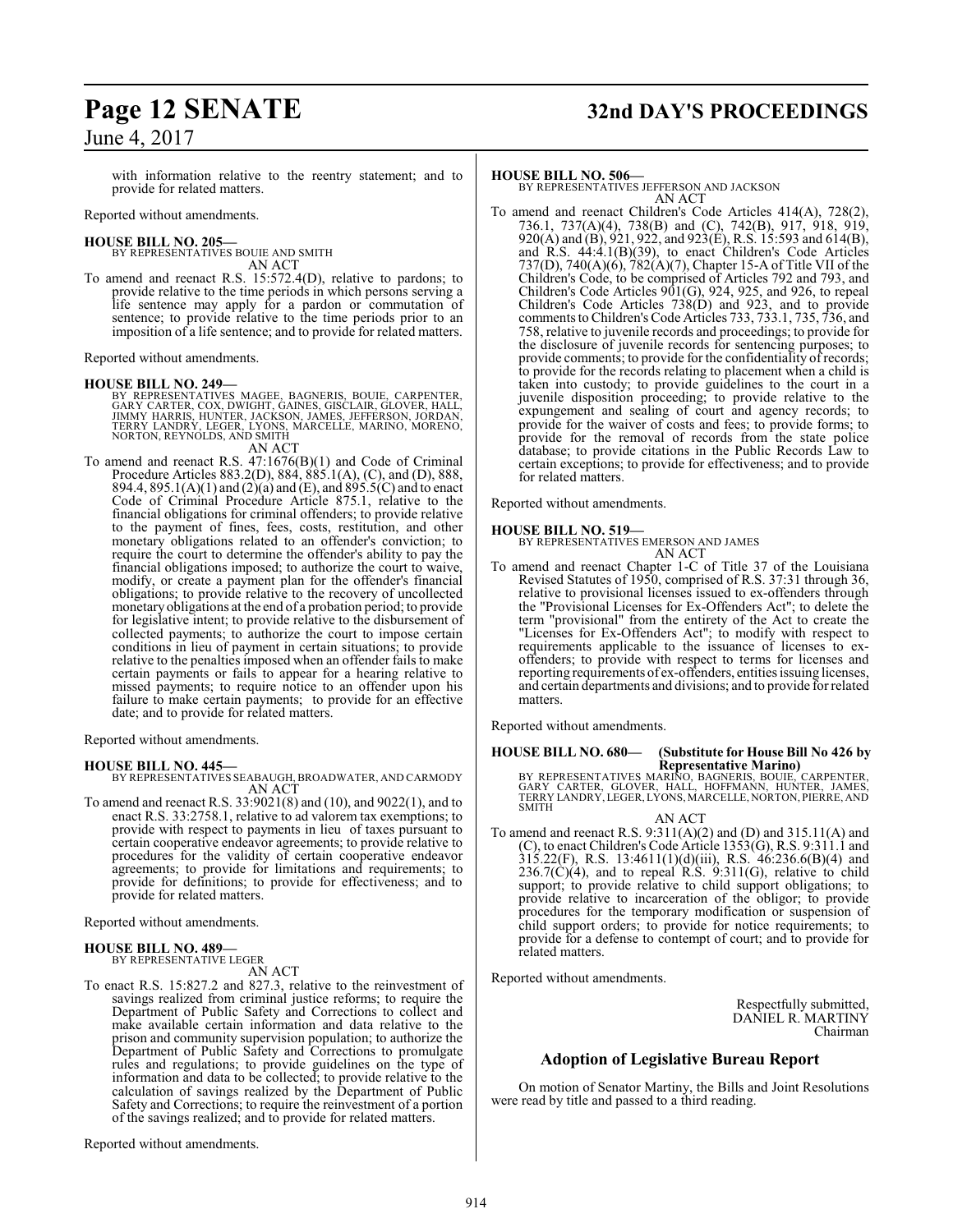# **32nd DAY'S PROCEEDINGS Page 13 SENATE**

#### **Motion to Reconsider Vote**

Senator Claitor asked for and obtained a suspension of the rules to reconsider the vote by which the House Amendments to Senate Bill No. 145 were rejected.

The Chair declared the vote was reconsidered.

#### **SENATE BILL NO. 145—** BY SENATOR CLAITOR

#### AN ACT

To enact R. S. 17:1891 within Chapter 6 of Title 17 of the Louisiana Revised Statutes of 1950, relative to granting of free tuition by Tulane University; to provide relative to the Tulane Legislative Scholarship; to require that a student's legislative scholarship be applied toward his financial obligations before certain other award amounts; and to provide for related matters.

The bill was read by title. Returned from the House of Representatives with amendments:

#### **HOUSE FLOOR AMENDMENTS**

Amendments proposed by Representative Leger to Engrossed Senate Bill No. 145 by Senator Claitor

AMENDMENT NO. 1

On page 1, line 2, after "To" delete the remainder of the line and at the beginning of line 3, delete "1950," and insert "amend and reenact R.S.  $17:506\overline{5}(A)(2)$ ,

#### AMENDMENT NO. 2

On page 1, line 5, after "before" delete the remainder of the line and insert "any award amount provided through the Taylor Opportunity Program for Students; and"

#### AMENDMENT NO. 3

On page 1, delete lines 8 through 16 and insert the following: "Section 1. R.S.  $17:5065(\overline{A})(2)$  is hereby amended and reenacted

to read as follows:

§5065. Funding A.

\* \* \* (2) Effective beginning with the 1999-2000 academic year and thereafter, no state payments made on behalf of any student receiving an award pursuant to the provisions of this Chapter shall be used by an institution of higher education to supplant the granting of free tuition for such student pursuant to a scholarship given in accordance with the provisions of Act No. 43 of the 1884 Regular Session of the Legislature, as amended. **For a student enrolled in Tulane University who is the recipient of both a Tulane Legislative Scholarship and an award pursuant to the provisions of this Chapter, the university shall apply the full amount of the Tulane Legislative Scholarship toward the student's financial obligations to the university before applying any award amounts provided pursuant to this Chapter.**

\* \* \*"

Senator Claitor moved to concur in the amendments proposed by the House.

## **ROLL CALL**

The roll was called with the following result:

#### YEAS

| Mr. President | Hewitt    | Morrish   |
|---------------|-----------|-----------|
| Appel         | Johns     | Peacock   |
| Barrow        | LaFleur   | Perry     |
| Boudreaux     | Lambert   | Peterson  |
| Chabert       | Long      | Riser     |
| Claitor       | Luneau    | Smith, G. |
| Colomb        | Martiny   | Tarver    |
| Cortez        | Milkovich | Thompson  |

June 4, 2017

| Donahue<br>Fannin<br>Gatti<br><b>Total - 33</b> | Mills<br>Mizell<br>Morrell | Walsworth<br>Ward<br>White |
|-------------------------------------------------|----------------------------|----------------------------|
|                                                 | <b>NAYS</b>                |                            |
| Total $-0$                                      | <b>ABSENT</b>              |                            |
| Allain<br>Bishop<br>Total - 5                   | Carter<br>Erdey            | Smith, J.                  |

The Chair declared the Senate concurred in the amendments proposed by the House.

#### **House Bills and Joint Resolutions on Third Reading and Final Passage**

**HOUSE BILL NO. 625—** BY REPRESENTATIVE HENRY

AN ACT

To appropriate funds and to make certain reductions in appropriations fromcertain sources to be allocated to designated agencies and purposes in specific amounts for the making of supplemental appropriations for Fiscal Year 2016-2017; to provide for an effective date; and to provide for related matters.

#### **Floor Amendments**

Senator LaFleur proposed the following amendments.

#### **SENATE FLOOR AMENDMENTS**

Amendments proposed by Senator LaFleur to Engrossed House Bill No. 625 by Representative Henry

#### AMENDMENT NO. 1

In Senate Committee Amendment No. 34, proposed by the Senate Committee on Finance and adopted by the Senate on June 1, 2017, on page 5, between lines 15 and 16, insert the following: "Provided, however, that the appropriation contained in Act No. 17 of the 2016 Regular Session out of the Louisiana Legislature in the amount of \$17,000,000 for the thirteenth managed care payment in Fiscal Year 2016-2017 when the Department of Revenue prevails in the suit, appeal, or petition associated with the legislative instrument which originated as House Concurrent Resolution No.8 ofthe 2015Regular Session of the Legislature and transfer the amount paid in protest and held in escrow in accordance with R.S. 47:1576 to the State General Fund, and in the event the monies are recognized by the Revenue Estimating Conference to be utilized to fund the thirteenth managed care payment, is null, void, and of no effect, and the state treasurer shall not honor warrants thereon."

#### AMENDMENT NO. 2

In Senate Committee Amendment No. 39, proposed by the Senate Committee on Finance and adopted by the Senate on June 1, 2017, on page 11, between lines 21 and 22, insert the following:

"Section 4A. Notwithstanding any provisions of law to the contrary, any appropriation contained in Schedule 20-901 Sales Tax Dedications or Schedule 20-945 State Aid to Local Governmental Entities, in Act No. 17 of the 2016 Regular Session ofthe Legislature which appropriation has a valid Cooperative Endeavor Agreement on June 30, 2017, shall be deemed a bona fide obligation through December 31, 2017 and all other provisions of the Cooperative Endeavor Agreements, including but not limited to, the reporting requirements, shall be performed as agreed.

Section 4B. Notwithstanding any provision of law to the contrary, any appropriation contained in Other Requirements, Schedule 20-901 Sales Tax Dedications in Act 14 of the 2013 Regular Session of the Legislature for the Town of Delhi for the Cave Theater in the amount of \$20,000 shall be deemed a bona fide obligation through June 30, 2018 and all provisions of the Cooperative Endeavor Agreement executed between the Town of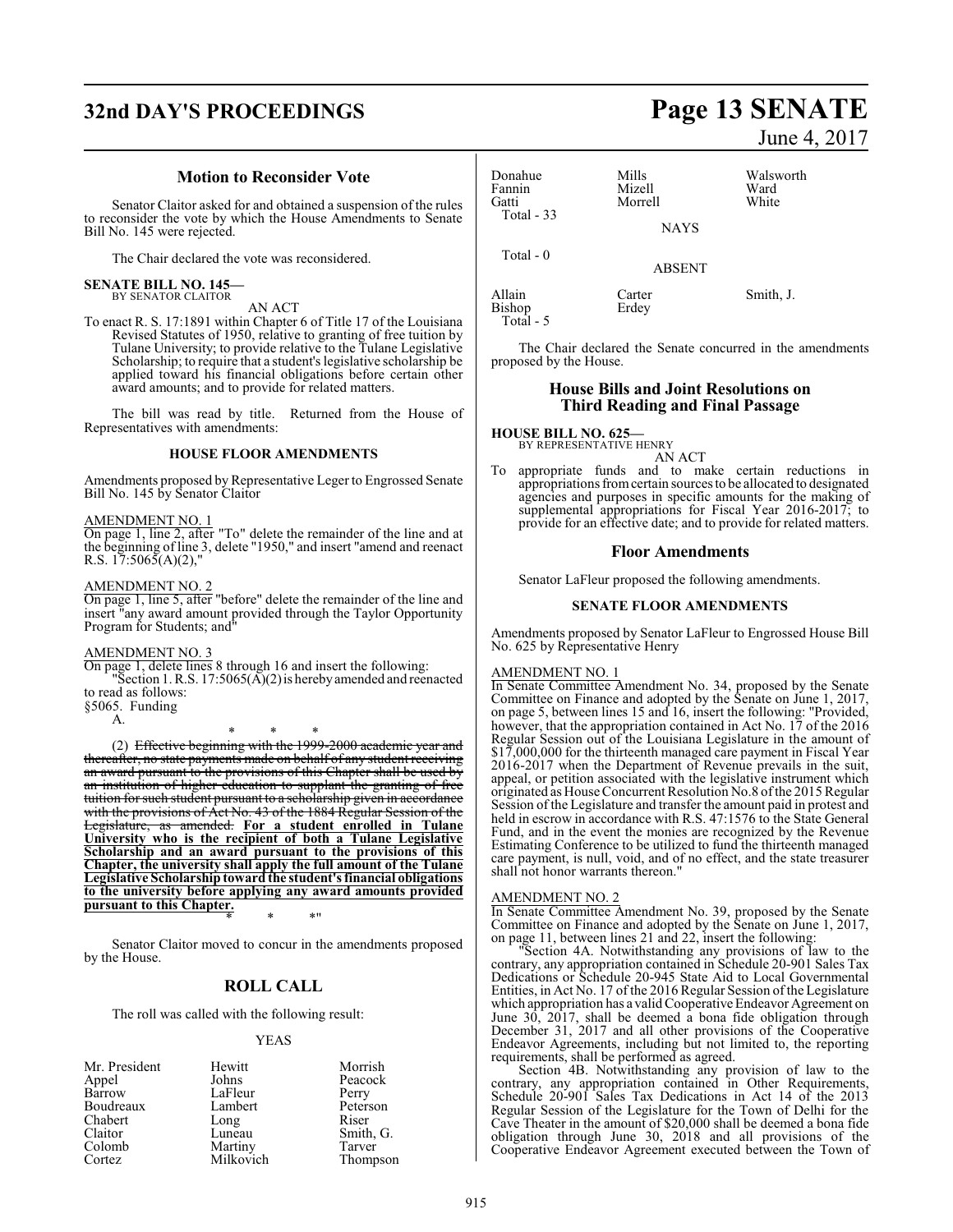# **Page 14 SENATE 32nd DAY'S PROCEEDINGS**

Delhi and the Department of the Treasury, including but not limited to the requirements shall be performed as agreed.

Section 4C. Notwithstanding any provision of law to the contrary, any appropriation contained in Other Requirements, Schedule 20-901 Sales Tax Dedications in Act 54 of the 2013 Regular Session ofthe Legislature for the Town of Arnaudville in the amount of \$20,000 shall be deemed a bona fide obligation through June 30, 2018 and all provisions of the Cooperative Endeavor Agreement executed between the Town of Arnaudville and the Department of the Treasury, including but not limited to the requirements shall be performed as agreed."

#### AMENDMENT NO. 3

In Senate Committee Amendment No. 39, proposed by the Senate Committee on Finance and adopted by the Senate on June 1, 2017, on page 11, line 22, change "Section 4." to "Section 5."

#### AMENDMENT NO. 4

In Senate Committee Amendment No. 40, proposed by the Senate Committee on Finance and adopted by the Senate on June 1, 2017, on page 11, at the end of line 29, delete ""Section. 5."' and insert ""Section 6.""

On motion of Senator LaFleur, the amendments were adopted.

The bill was read by title. Senator LaFleur moved the final passage of the amended bill.

## **ROLL CALL**

The roll was called with the following result:

#### YEAS

| Fannin        | Morrell                                                              |
|---------------|----------------------------------------------------------------------|
| Gatti         | Morrish                                                              |
| Hewitt        | Peacock                                                              |
| Johns         | Perry                                                                |
| LaFleur       | Peterson                                                             |
|               | Riser                                                                |
|               | Smith, G.                                                            |
|               | Tarver                                                               |
|               | Thompson                                                             |
|               | Walsworth                                                            |
|               | Ward                                                                 |
|               | White                                                                |
|               |                                                                      |
| <b>NAYS</b>   |                                                                      |
|               |                                                                      |
| <b>ABSENT</b> |                                                                      |
| Smith, J.     |                                                                      |
|               | Lambert<br>Long<br>Luneau<br>Martiny<br>Milkovich<br>Mills<br>Mizell |

The Chair declared the amended bill was passed and ordered it returned to the House. Senator LaFleur moved to reconsider the vote by which the bill was passed and laid the motion on the table.

#### **HOUSE BILL NO. 665—** BY REPRESENTATIVE BARRAS

AN ACT

To appropriate funds for Fiscal Year 2017-2018 to defray the expenses ofthe Louisiana Legislature, including the expenses of the House of Representatives and the Senate, of legislative service agencies, and of the Louisiana State Law Institute; to provide for the salary, expenses, and allowances of members, officers, staff, and agencies of the Legislature; to provide with respect to the appropriations and allocations herein made; and to provide for related matters.

#### **Floor Amendments**

Senator LaFleur proposed the following amendments.

#### **SENATE FLOOR AMENDMENTS**

Amendments proposed by Senator LaFleur to Reengrossed House Bill No. 665 by Representative Barras

#### AMENDMENT NO. 1

Delete Senate Committee Amendment No. 5 proposed by the Senate Committee on Finance and adopted by the Senate on June 2, 2017

On motion of Senator LaFleur, the amendments were adopted.

The bill was read by title. Senator LaFleur moved the final passage of the amended bill.

## **ROLL CALL**

The roll was called with the following result:

#### YEAS

| Mr. President | Fannin        | Morrell   |
|---------------|---------------|-----------|
| Allain        | Gatti         | Morrish   |
| Appel         | Hewitt        | Peacock   |
| <b>Barrow</b> | Johns         | Perry     |
| Bishop        | LaFleur       | Peterson  |
| Boudreaux     | Lambert       | Riser     |
| Chabert       | Long          | Smith, G. |
| Claitor       | Luneau        | Tarver    |
| Colomb        | Martiny       | Thompson  |
| Cortez        | Milkovich     | Walsworth |
| Donahue       | Mills         | Ward      |
| Erdey         | Mizell        | White     |
| Total - 36    |               |           |
|               | <b>NAYS</b>   |           |
| Total - 0     |               |           |
|               | <b>ABSENT</b> |           |
| Carter        | Smith, J.     |           |

Total - 2

matters.

The Chair declared the amended bill was passed and ordered it returned to the House. Senator LaFleur moved to reconsider the vote by which the bill was passed and laid the motion on the table.

#### **House Bills and Joint Resolutions on Third Reading and Final Passage, Subject to Call**

## **Called from the Calendar**

Senator Barrow asked that House Bill No. 692 be called from the Calendar.

#### **HOUSE BILL NO. 692— (Substitute for House Bill No. 607 by Representative Jordan)** BY REPRESENTATIVE JORDAN

AN ACT To amend and reenact R.S. 32:863.1.1, relative to compulsory motor vehicle liability security; to enhance the ability of law enforcement to access driver insurance information; to require law enforcement officers verify compulsory motor vehicle liability security electronically; to require the Department of Public Safety and Corrections promulgate rules and regulations

The bill was read by title. Senator Barrow moved the final passage of the bill.

necessary for implementation; and to provide for related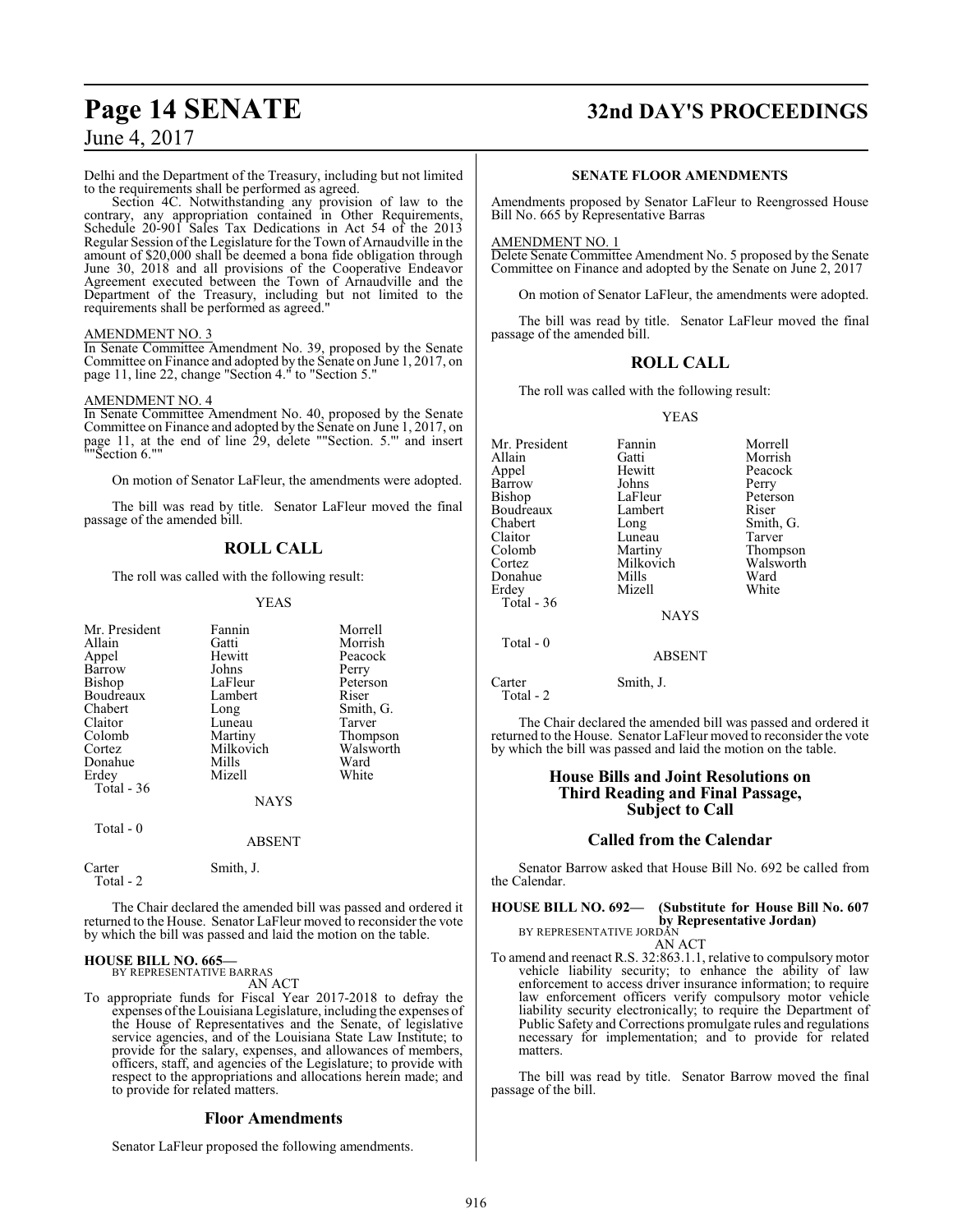# **32nd DAY'S PROCEEDINGS Page 15 SENATE**

## **ROLL CALL**

The roll was called with the following result:

#### YEAS

| Mr. President<br>Allain<br>Appel<br>Barrow<br>Boudreaux<br>Chabert<br>Claitor<br>Colomb<br>Cortez<br>Donahue<br>Erdey<br>Fannin<br>Total - 35 | Gatti<br>Hewitt<br>Johns<br>LaFleur<br>Lambert<br>Long<br>Luneau<br>Martiny<br>Milkovich<br>Mills<br>Mizell<br>Morrell<br><b>NAYS</b> | Morrish<br>Peacock<br>Perry<br>Peterson<br>Riser<br>Smith, G.<br>Tarver<br>Thompson<br>Walsworth<br>Ward<br>White |
|-----------------------------------------------------------------------------------------------------------------------------------------------|---------------------------------------------------------------------------------------------------------------------------------------|-------------------------------------------------------------------------------------------------------------------|
| Total - 0                                                                                                                                     | <b>ABSENT</b>                                                                                                                         |                                                                                                                   |

| Bishop<br>Total - 3 | Carter | Smith, J. |
|---------------------|--------|-----------|
|                     |        |           |

The Chair declared the bill was passed and ordered it returned to the House. Senator Barrowmoved to reconsider the vote by which the bill was passed and laid the motion on the table.

#### **Called from the Calendar**

Senator Long asked that House Bill No. 145 be called from the Calendar.

**HOUSE BILL NO. 145—** BY REPRESENTATIVES GAROFALO, ROBBY CARTER, CREWS, CROMER, JENKINS, MAGEE, AND GREGORY MILLER A JOINT RESOLUTION

Proposing to amend Article VII, Section  $21(M)(1)$  of the Constitution ofLouisiana, relative to ad valoremtax exemptions; to authorize an exemption for certain property owned by the surviving spouse of a person who died while performing duties as an emergency medical responder, technician, law enforcement or fire protection officer, paramedic, or volunteer firefighter; to provide for eligibility; to provide for effectiveness; to provide for submission of the proposed amendment to the electors; and to provide for related matters.

The bill was read by title. Senator Long moved the final passage of the bill.

## **ROLL CALL**

The roll was called with the following result:

#### YEAS

| Mr. President | Gatti     | Morrish   |
|---------------|-----------|-----------|
| Allain        | Hewitt    | Peacock   |
| Appel         | Johns     | Perry     |
| Barrow        | LaFleur   | Riser     |
| Boudreaux     | Lambert   | Smith, G. |
| Chabert       | Long      | Tarver    |
| Claitor       | Luneau    | Thompson  |
| Colomb        | Martiny   | Walsworth |
| Cortez        | Milkovich | Ward      |
| Donahue       | Mills     | White     |
| Erdey         | Mizell    |           |
| Fannin        | Morrell   |           |
| Total - 34    |           |           |
|               | NAYS      |           |

# June 4, 2017

#### ABSENT

Bishop Peterson<br>Carter Smith, J. Total - 4

Smith, J.

The Chair declared the bill was passed and ordered it returned to the House. Senator Long moved to reconsider the vote by which the bill was passed and laid the motion on the table.

#### **Rules Suspended**

Senator Hewitt asked for and obtained a suspension of the rules to revert to the Morning Hour.

#### **Message from the House**

#### **PASSED SENATE BILLS AND JOINT RESOLUTIONS**

June 4, 2017

To the Honorable President and Members of the Senate:

I am directed to inform your honorable body that the House of Representatives has finally passed the following Senate Bills and Joint Resolutions:

#### **SENATE BILL NO. 63—**

| BY SENATORS GATTI, BISHOP AND CARTER |  |
|--------------------------------------|--|
| AN ACT                               |  |
|                                      |  |

To amend and reenact R.S. 33:2011(A) and (B), relative to occupational diseases; to provide with respect to the firefighters; to provide for the classification of certain types of cancer as occupational diseases or infirmities connected with the duties of a firefighter; and to provide for related matters.

Reported with amendments.

#### **SENATE BILL NO. 250—**

BY SENATOR BOUDREAUX AND REPRESENTATIVE DUSTIN MILLER AN ACT

To amend and reenact R.S. 33:2740.39(A), (B)(2), and (C)(1), (2), (3), (5), and (6) and to enact R.S. 33:9038.32(F), relative to the Opelousas Downtown Development District; to provide for the governance of the district; to provide for the purpose, authority, rights, powers, and duties of the district and its governing authority, including economic development and taxing authority; to provide with respect to boundaries; to provide for the levy of sales taxes; to provide for an election; to provide authority to create economic development districts; and to provide for related matters.

Reported with amendments.

Respectfully submitted, ALFRED W. SPEER Clerk of the House of Representatives

## **Introduction of Senate Concurrent Resolutions**

#### **SENATE CONCURRENT RESOLUTION NO. 122—** BY SENATOR ALARIO

#### A CONCURRENT RESOLUTION

To commend and express appreciation to Michael David Edmonson for thirty-six years of dedicated and distinguished law enforcement service, including nine years as Superintendent of the Louisiana State Police.

The resolution was read by title and placed on the Calendar for a second reading.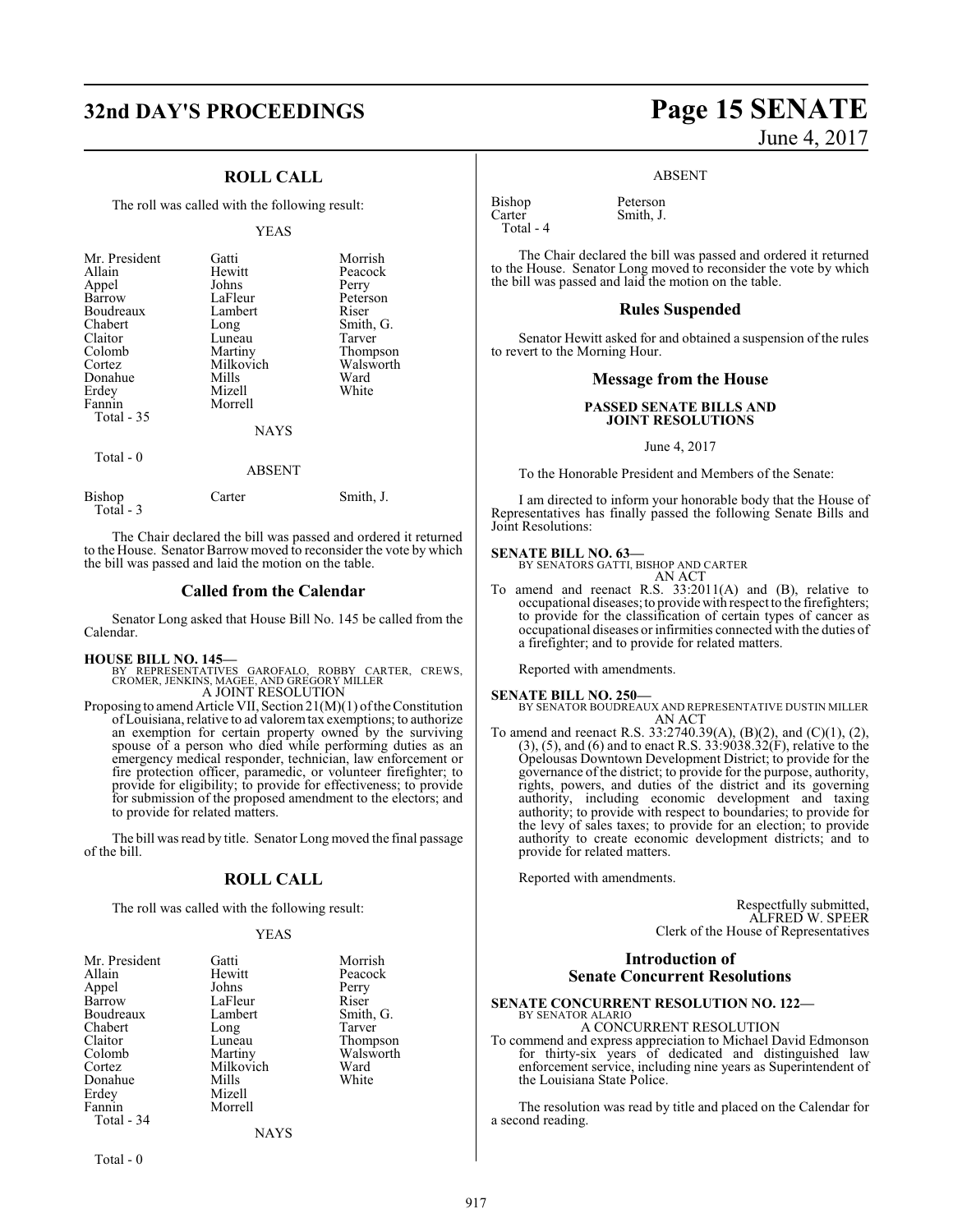#### **Message from the House**

#### **HOUSE CONFEREES APPOINTED**

#### June 4, 2017

To the Honorable President and Members of the Senate:

I am directed to inform your honorable body that the Speaker of the House of Representatives has appointed the following members, on the part of the House of Representatives, to confer, with a like committee from the Senate, on the disagreement to **Senate Bill No. 16** by Senator Claitor:

Representatives Magee, Mack and Stefanski.

Respectfully submitted, ALFRED W. SPEER Clerk of the House of Representatives

#### **Message from the House**

#### **HOUSE CONFEREES APPOINTED**

#### June 4, 2017

To the Honorable President and Members of the Senate:

I am directed to inform your honorable body that the Speaker of the House of Representatives has appointed the following members, on the part of the House of Representatives, to confer, with a like committee from the Senate, on the disagreement to **House Bill No. 483** by Representative Jackson:

Representatives Jackson, Hoffmann and Hunter.

Respectfully submitted, ALFRED W. SPEER Clerk of the House of Representatives

#### **Message from the House**

#### **HOUSE CONFEREES APPOINTED**

June 4, 2017

To the Honorable President and Members of the Senate:

I am directed to inform your honorable body that the Speaker of the House of Representatives has appointed the following members, on the part of the House of Representatives, to confer, with a like committee from the Senate, on the disagreement to **House Bill No. 425** by Representative Magee:

Representatives Magee, Abramson and Miguez.

Respectfully submitted, ALFRED W. SPEER Clerk of the House of Representatives

#### **Message from the House**

#### **HOUSE CONFEREES APPOINTED**

#### June 4, 2017

To the Honorable President and Members of the Senate:

I am directed to inform your honorable body that the Speaker of the House of Representatives has appointed the following members, on the part of the House of Representatives, to confer, with a like committee from the Senate, on the disagreement to **House Bill No. 423** by Representative Leopold:

# **Page 16 SENATE 32nd DAY'S PROCEEDINGS**

Representatives Leopold, Bishop and Garofalo.

Respectfully submitted, ALFRED W. SPEER Clerk of the House of Representatives

#### **Message from the House**

#### **HOUSE CONFEREES APPOINTED**

June 4, 2017

To the Honorable President and Members of the Senate:

I am directed to inform your honorable body that the Speaker of the House of Representatives has appointed the following members, on the part of the House of Representatives, to confer, with a like committee from the Senate, on the disagreement to **House Bill No. 227** by Representative Shadoin:

Representatives Shadoin, Garofalo and G. Miller.

Respectfully submitted, ALFRED W. SPEER Clerk of the House of Representatives

#### **Message from the House**

#### **HOUSE CONFEREES APPOINTED**

June 4, 2017

To the Honorable President and Members of the Senate:

I am directed to inform your honorable body that the Speaker of the House of Representatives has appointed the following members, on the part of the House of Representatives, to confer, with a like committee from the Senate, on the disagreement to **House Bill No. 211** by Representative Foil:

Representatives Foil, Carmody and S. Carter.

Respectfully submitted, ALFRED W. SPEER Clerk of the House of Representatives

#### **Message from the House**

#### **HOUSE CONFEREES APPOINTED**

June 4, 2017

To the Honorable President and Members of the Senate:

I am directed to inform your honorable body that the Speaker of the House of Representatives has appointed the following members, on the part of the House of Representatives, to confer, with a like committee from the Senate, on the disagreement to **House Bill No. 162** by Representative Shadoin:

Representatives Shadoin, Mack and Hazel.

Respectfully submitted, ALFRED W. SPEER Clerk of the House of Representatives

#### **Message from the House**

#### **HOUSE CONFEREES APPOINTED**

#### June 4, 2017

To the Honorable President and Members of the Senate: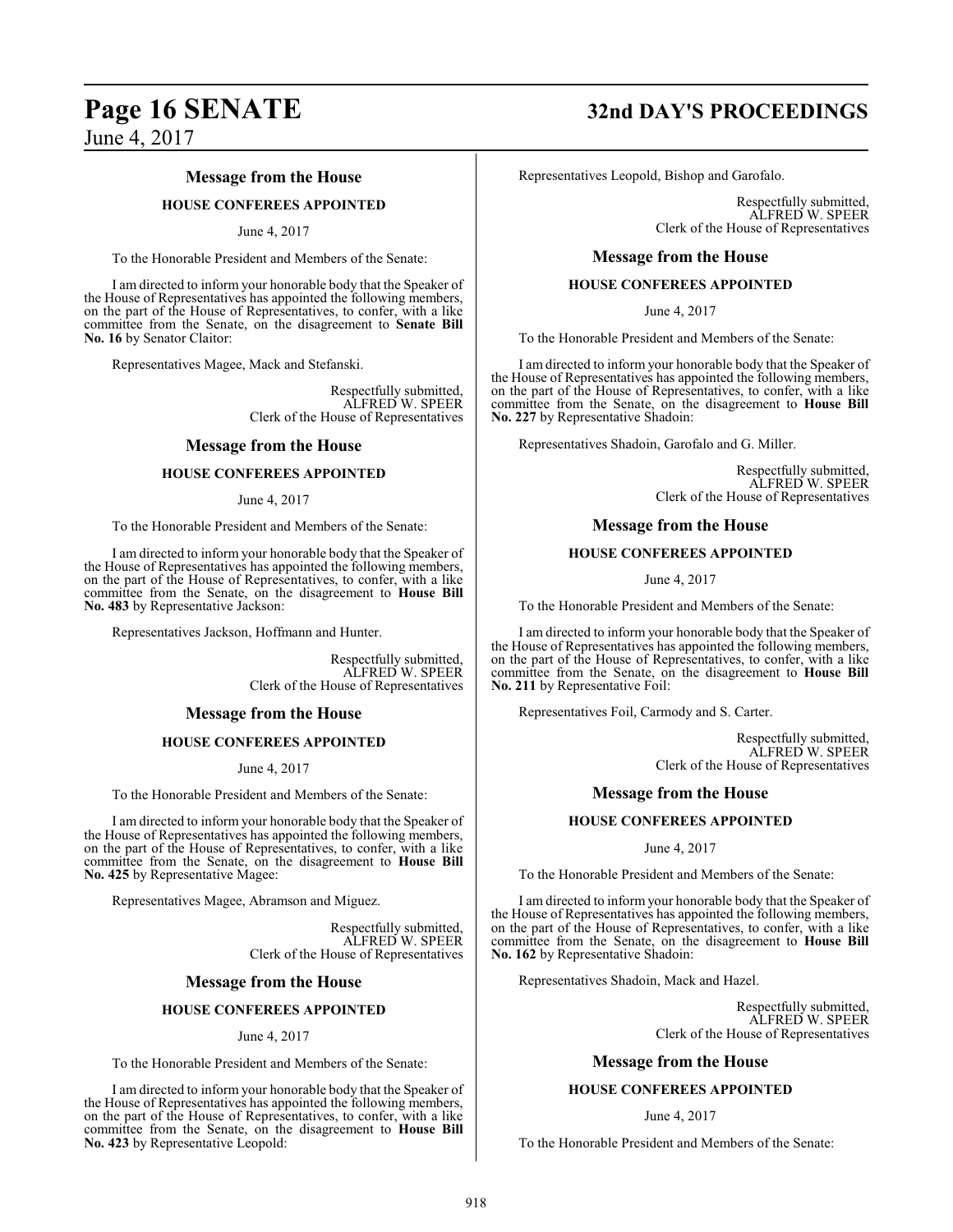# **32nd DAY'S PROCEEDINGS Page 17 SENATE**

# June 4, 2017

I am directed to inform your honorable body that the Speaker of the House of Representatives has appointed the following members, on the part of the House of Representatives, to confer, with a like committee fromthe Senate, on the disagreement to **House Bill No. 20** by Representative Price:

Representatives Price, N. Landry and Thomas.

Respectfully submitted, ALFRED W. SPEER Clerk of the House of Representatives

#### **Privileged Report of the Committee on Senate and Governmental Affairs**

## **ENROLLMENTS**

Senator Peterson, Chairman on behalf of the Committee on Senate and Governmental Affairs, submitted the following report:

June 4, 2017

To the President and Members of the Senate:

I am directed by your Committee on Senate and Governmental Affairs to submit the following report:

The following Senate Bills have been properly enrolled:

**SENATE BILL NO. 128—**<br>BY SENATOR MILKOVICH AND REPRESENTATIVES AMEDEE,<br>ANDERS, BACALA, BAGLEY, BAGNERIS, BARRAS, BROADWATER,<br>CHAD BROWN, ROBBY CARTER, CHANEY, CONNICK, COX, CREWS,<br>CROMER, DAVIS, DEVILLIER, EDMONDS, EMERSO AN ACT

To amend and reenact R.S. 14:87.3(C) and (D) and to enact R.S. 14:87.3(E), relative to certain offenses affecting public morals; to prohibit cutting, resection, excision, harvesting, or removing a body part, organ, or tissue of an aborted unborn child for sale, commerce, transport, research, or profit; to provide penalties; and to provide for related matters.

#### **SENATE BILL NO. 146—** BY SENATOR CLAITOR

AN ACT

To amend and reenact R.S. 15:529.1(A)(1), (3), and (4) and (C) and to enact R.S. 15:529.1(I) and (J), relative to the habitual offender law; to amend penalties provided for in the habitual offender law; to provide relative to the amount of time that must elapse between the current and prior offense for the habitual offender law to apply; to provide for the reduction by the court of a sentence under the habitual offender law under certain circumstances; to define "correctional supervision"; and to provide for related matters.

#### **SENATE BILL NO. 163—**

BY SENATOR MIZELL AND REPRESENTATIVE WHITE AN ACT

To amend and reenact R.S. 15:1157(A), relative to the purchase of goods by state prisons; to authorize the purchase of goods and services in the parish in which a state prison is located if the purchase price is lower than central purchasing or prison enterprises; to provide relative to compliance with the purpose ofthe Hudson Initiative and Veteran Initiative; to provide for an effective date; and to provide for related matters.

**SENATE BILL NO. 190—** BY SENATORS THOMPSON, ALARIO, APPEL, FANNIN, GATTI, JOHNS, LONG, MILKOVICH, MORRISH, PERRY, WALSWORTH AND WARD AN ACT

To enact R.S. 17:2927.1, relative to college and career readiness; to provide for identification of high school students who do not meet certain college readiness standards; to provide relative to

the provision of certain courses designed to help students meet such readiness standards; to provide relative to professional development for teachers of such courses; and to provide for related matters.

#### **SENATE BILL NO. 193—** BY SENATOR CORTEZ

AN ACT

To amend and reenact R.S. 37:844 and to enact R.S. 37:874(C) and (D), relative to embalming and funeral directing; to provide for certificate renewals; to provide for notice; to provide for a time frame for compliance; to provide for refunds of certain reinstatement fees; to provide for an effective date; and to provide for related matters.

**SENATE BILL NO. 215—** BY SENATORS TARVER AND LAFLEUR AN ACT

To enact R.S.  $17:3991(C)(1)(c)(v)$  and (vi), relative to charter school enrollment procedures; to allow direct enrollment of certain students; and to provide for related matters.

# **SENATE BILL NO. 216—** BY SENATORS TARVER AND LAFLEUR

AN ACT

To amend and reenact R.S.  $28:53(B)(1)$ ,  $(2)(a)$  and  $(b)$ , and  $(F)$ , relative to healthcare professionals who may issue an emergency certificate for mental health or substance abuse treatment; to provide for authority to issue an emergency certificate; to provide with respect to certificate documentation; to provide authority to require transportation; and to provide for related matters.

#### **SENATE BILL NO. 255— (Substitute of Senate Bill No. 133 by Senator MORRELL)**

BY SENATOR MORRELL

AN ACT To enact R.S. 17:407.50.1, relative to early learning centers; to provide relative to health-related policies established by early learning centers; to provide for parental notification; and to provide for related matters.

> Respectfully submitted, KAREN CARTER PETERSON Chairman

The foregoing Senate Bills were signed by the President of the Senate.

## **ATTENDANCE ROLL CALL**

#### PRESENT

|           | Morrell         |
|-----------|-----------------|
|           |                 |
|           | Morrish         |
| Hewitt    | Peacock         |
| Johns     | Perry           |
| LaFleur   | Peterson        |
| Lambert   | Riser           |
| Long      | Smith, G.       |
| Luneau    | Tarver          |
| Martiny   | Thompson        |
| Milkovich | Walsworth       |
| Mills     | Ward            |
| Mizell    | White           |
|           |                 |
|           | Fannin<br>Gatti |

ABSENT

Carter Smith, J. Total - 2